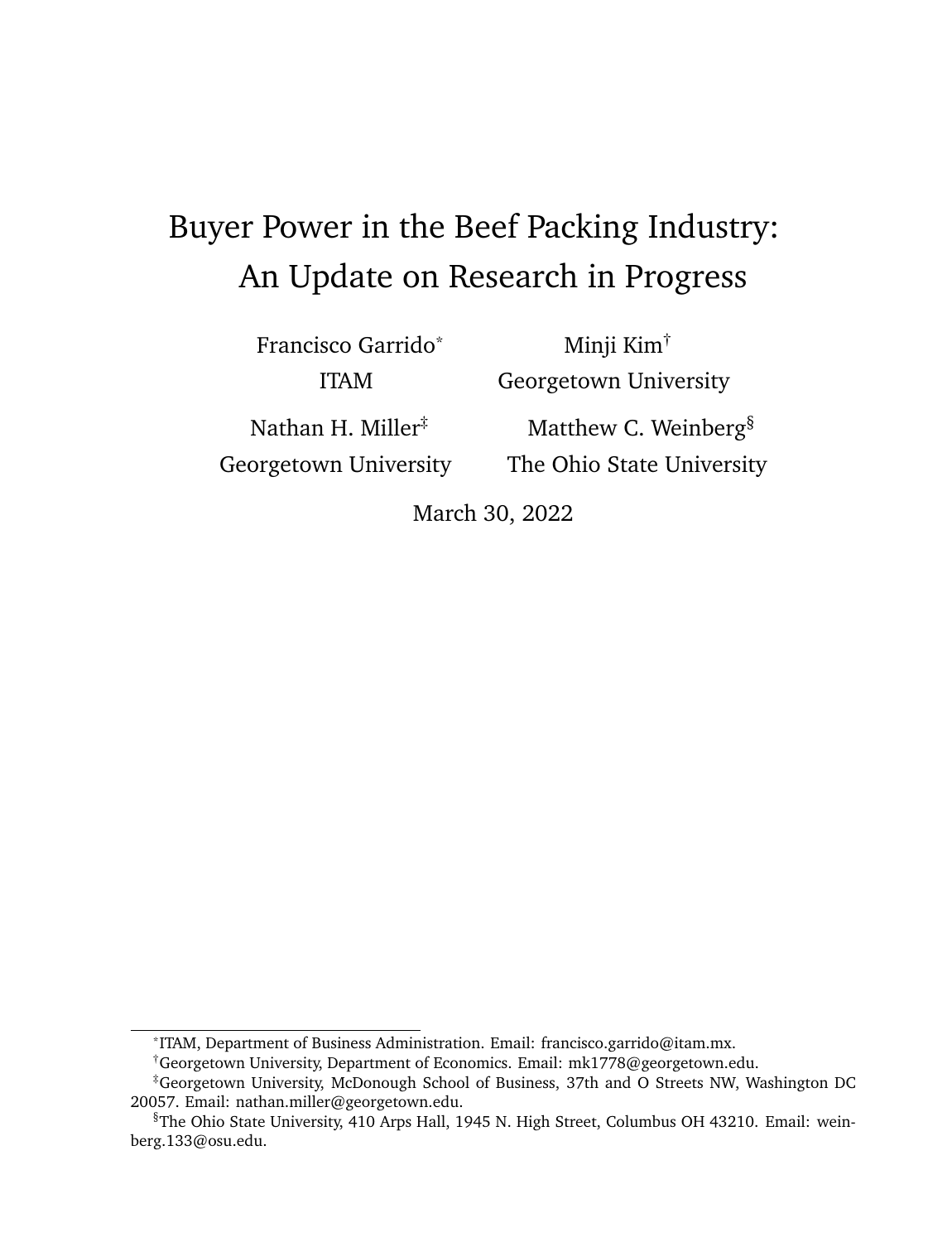## **1 Introduction**

This paper summarizes the progress that has been achieved to date on a research project that explores the pricing behavior of beef packers in the United States. Of particular interest is the increase in the *packer spread*—the gap between the prices that packers pay to upstream feedlots and the prices that they receive from retailers—that occurred over 2015-2019. To our knowledge, there is no plausible cost-based explanation for the increase in the packer spread during that period. Thus, it is natural to explore the role of market power, and especially whether the beef packers may have been able to exercise buyer power in the market for fed cattle to a greater degree.

We focus on the alternative market arrangements (AMAs) that increasingly are used to facilitate transactions between feedlots and packer. Under an AMA, the feedlot agrees to sell its cattle to a packer at some future date, with the price being linked to the prices that are realized in the cash market near the delivery date of the cattle. That such arrangements distort the packers' bidding incentives in the cash market are well established in the economics literature (Mahenc and Salanie, 2004; Xia and Sexton, 2004). The reason is that more aggressive (higher) bids raise the price that packers must pay for cattle acquired with AMAs. Thus, economic theory suggests that cash market prices are likely to be lower, the greater the prevalence of AMAs. As the prices that feedlots obtain with AMAs are linked to realized prices on cash market, the presence of AMAs may broadly depress the price paid for cattle.

This research update proceeds with four main sections:

- Section 2 describes the institutional setting and the data that we use. We document that between 2005 and 2019, the proportion of cattle sold in the cash market fell from over 60% to just above 20%, reflecting the increase in AMA usage. We also document that the largest four packers account for 80% of industry capacity. This combination—a high reliance on AMAs and packers with an ability to move cash market prices—aligns with the conditions under which economic theory indicates the adverse effects of AMAs may be large.
- Section 3 shows pricing trends over 2005-2019 and analyzes the incentives created by AMAs in more detail. It also summarizes the results of an econometric analysis of weekly prices over 2005-2020. The results are consistent with the economic theory described above: a one percent increase the AMA share of transactions is associated with a five percent decrease in cash market prices.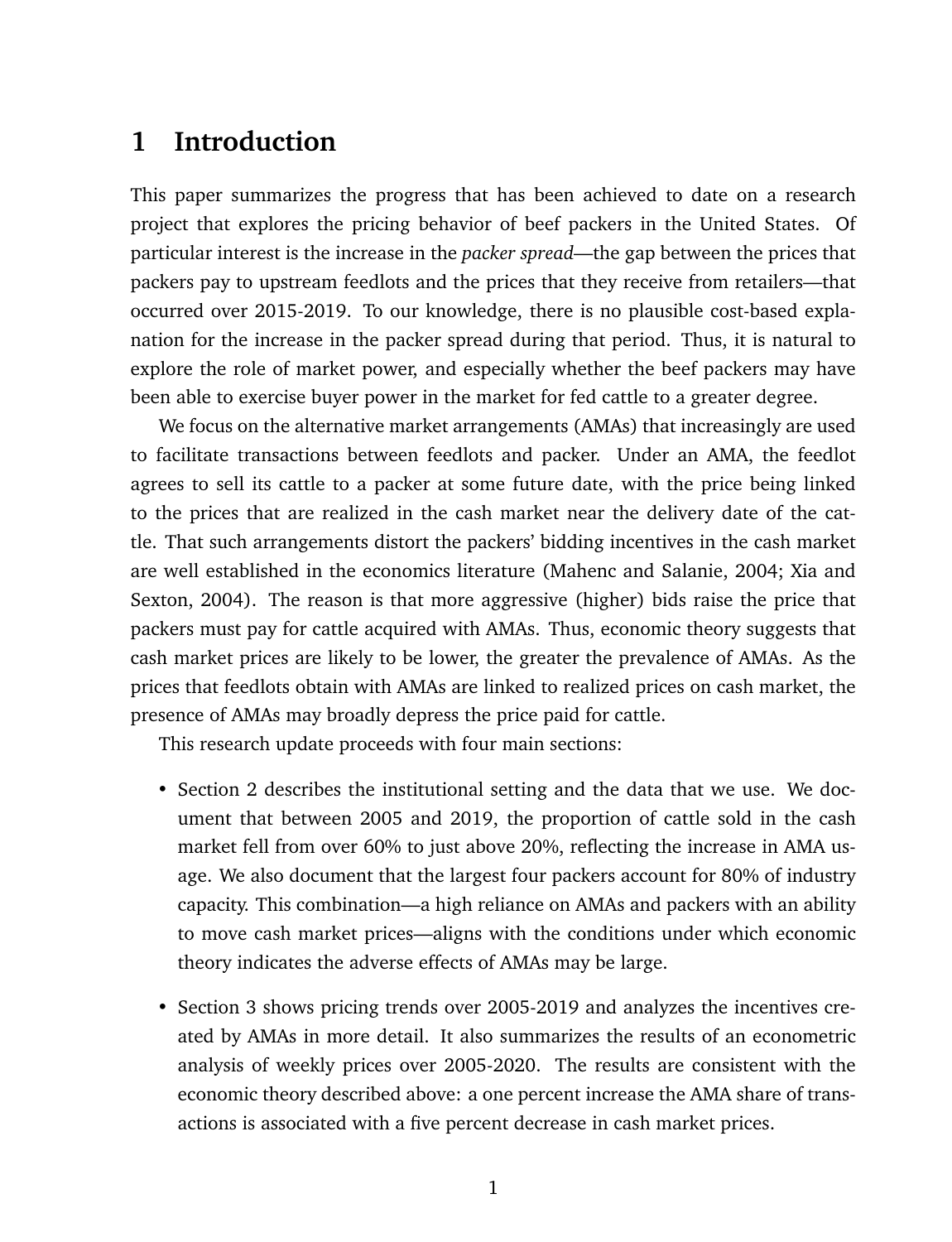• Section 4 presents an economic model that places the incentives introduced by AMAs into a framework that is amenable to empirical analysis. With some simplification, we show that the markdowns set by each packer scale with AMA usage. In particular, if the ratio of a packer's AMA cattle to the total size of the cash market is 80%, then the profit-maximizing markdown of the packer is 80% higher than it would be without any AMAs. A typical ratio for the largest four packers in 2019 appears to be about 100%. Thus, to an approximation, the model suggests that AMAs roughly double packers' markdowns. We are working to calibrate the model to industry data and obtain additional results.

Our understanding is that the recent increase in the packer spread has attracted the attention of policy-makers. As a matter of economic theory, our research suggests that eliminating AMAs or increasing competition among packers—for example by barring multi-plant ownership—could better align the price of fed cattle with the economic value that is provided by feedlots and other upstream participants. In evaluating such possibilities, it is worth considering some purported benefits of AMAs: lower transaction costs, increased capacity utilization at feedlots and packing plants, and a greater incentive for feedlots to make relationship-specific investments in cattle quality. To the extent that one accepts these benefits are real and substantial, it is worth contemplating whether a regulatory solution is available that would preserve them, yet alleviate the downward pressure that AMAs put on cattle prices. Among the ideas that have been floated, and about which we are thinking, is that AMAs prices could be pegged to outcomes in the downstream boxed beef market.

## **2 The Market for Fed Cattle**

#### **2.1 Institutional Details**

The supply chain for beef begins with ranchers, who breed cattle and raise calves for beef production.<sup>1</sup> Calves are weaned after six to nine months at a weight of 400-700 pounds. After spending some time on pasture, they are transferred to specialized stocker operations, where they add another 200-400 pounds over three to eight months. The stockers sort the animals into groups of consistent quality and sell them to feedlots, where they eat high energy grain feed over another four to eight months,

<sup>&</sup>lt;sup>1</sup>In this section, we draw on our conversations with industry experts as well as on the numerous descriptions of the industry (e.g., RTI International, 2007; MacDonald and McBride, 2009; USDA, 2014).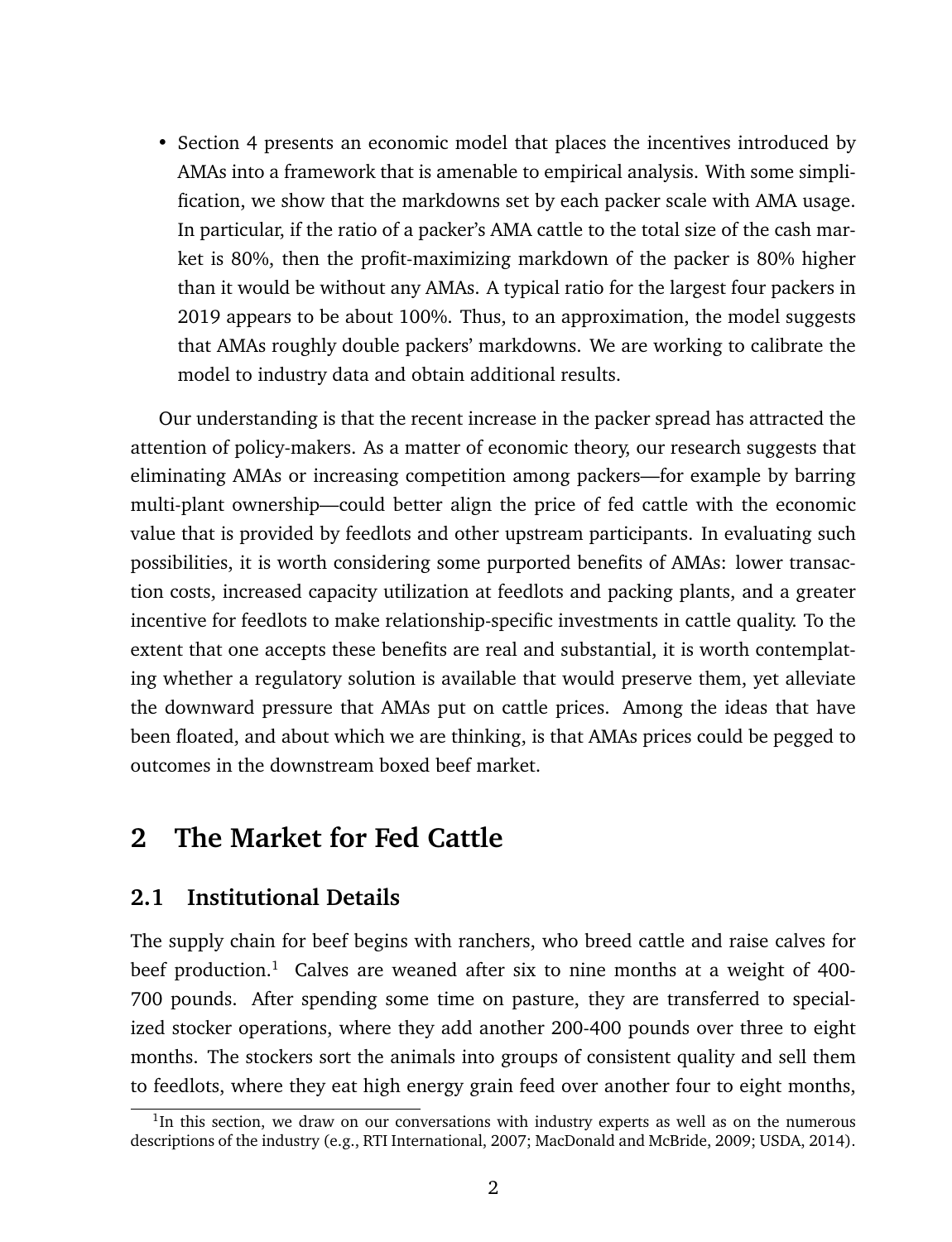| Year | Tyson | Cargill | <b>JBS</b> | National | Swift | Smithfield | Total | HHI   |
|------|-------|---------|------------|----------|-------|------------|-------|-------|
| 2005 | 0.30  | 0.23    |            | 0.11     | 0.13  | 0.07       | 0.84  | 1,819 |
| 2007 | 0.29  | 0.25    | 0.13       | 0.11     |       | 0.07       | 0.85  | 1,842 |
| 2009 | 0.24  | 0.26    | 0.24       | 0.12     |       | $\bullet$  | 0.86  | 2,016 |
| 2011 | 0.24  | 0.26    | 0.24       | 0.12     |       | $\bullet$  | 0.86  | 2,003 |
| 2013 | 0.25  | 0.22    | 0.25       | 0.12     |       | $\bullet$  | 0.85  | 1,924 |
| 2015 | 0.25  | 0.22    | 0.27       | 0.11     |       | $\bullet$  | 0.84  | 1,934 |
| 2017 | 0.25  | 0.22    | 0.24       | 0.11     |       | $\bullet$  | 0.82  | 1,841 |
| 2019 | 0.25  | 0.21    | 0.24       | 0.10     |       | ٠          | 0.80  | 1,777 |

Table 1: National Capacity-Based Market Shares and Herfindahl Index

*Notes*: The table summarizes the capacity-based market shares of the major packers over 2005-2019. JBS purchased Swift in 2006 and Smithfield in 2008. The HHI is based on the capacity shares of all packers. Based on data on large packing plants obtained from *Cattle Buyers Weekly*.

until they reach around 1250-1350 pounds. At this point, the animals are "fed cattle" and are sold by the feedlots to the packers.<sup>2</sup> The packers slaughter the animals, chill the carcasses, butcher them into various cuts of meat, and the vacuum seal the cuts to form boxed beef. The boxed beef then is sold to retailers and restaurants, both directly and through processors and distributors.

There are thousands of ranchers, stockers, and feedlots, but only a handful of packers. Thus, to study oligopsony power in the industry, we focus on the procurement of fed cattle by the packers. Table 1 provides capacity-based market shares over 2005- 2019 for the major packers, along with the national Herfindahl-Hirschmann Index (HHI). The major packers account for 80% or more of industry capacity in each year. One of them—JBS—entered the market by acquiring two others—Swift (in 2007) and Smithfield (in 2008). JBS also proposed to acquire National Beef but was challenged successfully by the Department of Justice. The other acquisition that occurs during this period is that of Iowa Premium Beef, an operator of a small plant in Iowa, by National Beef; the acquisition closed in 2019. Using the thresholds of the Horizontal Merger Guidelines for the HHI, the market could be characterized as "moderately concentrated" at the national level, although this may not be reflective of the more local competition that exists for fed cattle procurement.

Table 2 provides the number of plants, average plant capacity, and total capacity (summing across plants) for each of the major packers and a "fringe" comprised of all other packers large enough to appear in our data, in both 2005 and 2019. Notably,

 $<sup>2</sup>$ Most calves are born between February and March. Thus, the variation that is observed in the</sup> durations that cattle spend with ranchers, stockers, and feedlots allows for a consistent supply of beef.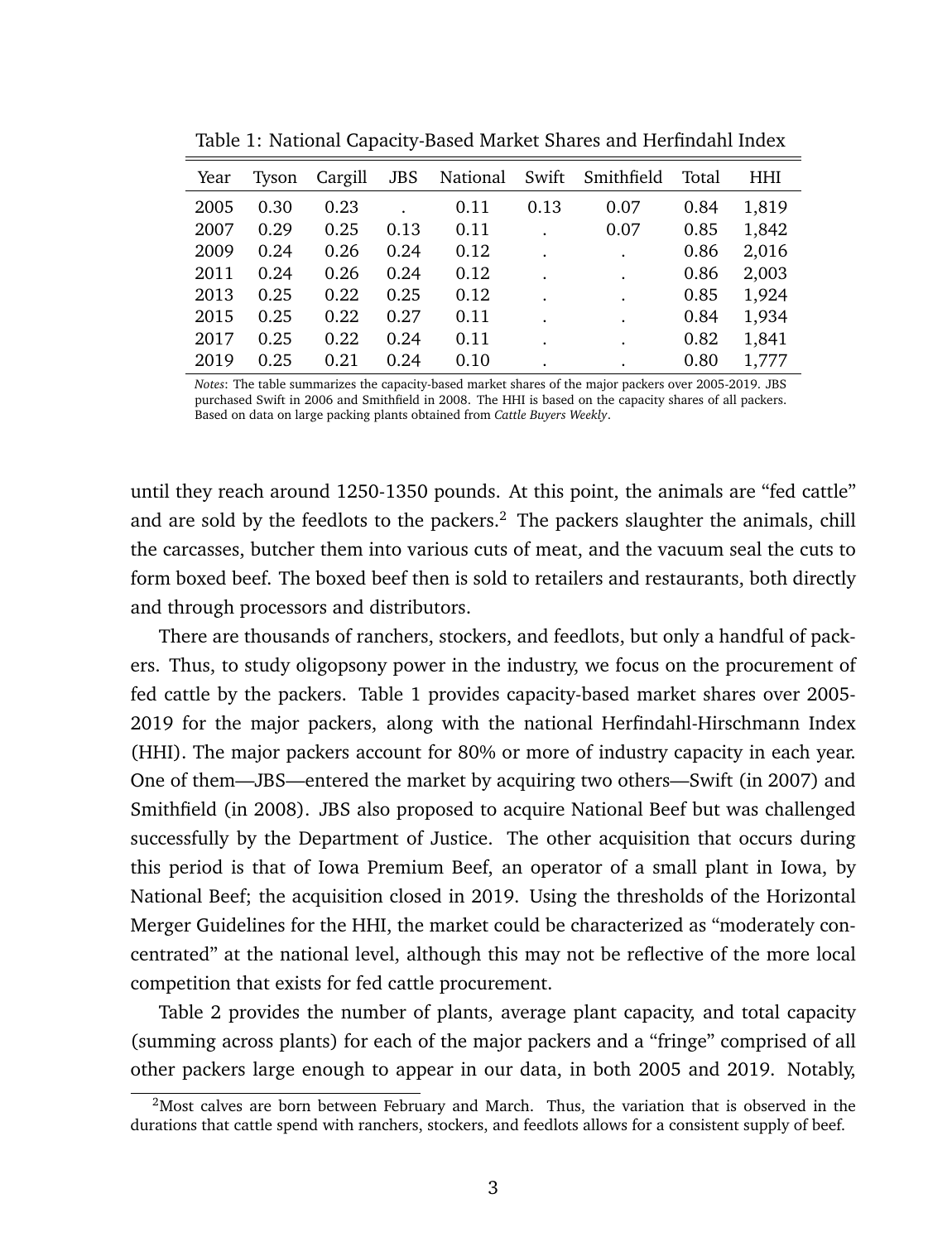|              | Number of Plants |                |       | <b>Average Capacity</b> | <b>Total Capacity</b> |         |  |
|--------------|------------------|----------------|-------|-------------------------|-----------------------|---------|--|
| Packer       | 2005             | 2019           | 2005  | 2019                    | 2005                  | 2019    |  |
| <b>Tyson</b> | 10               | 6              | 3,655 | 4,800                   | 36,550                | 28,800  |  |
| Cargill      | 6                | 6              | 4,650 | 3,983                   | 27,900                | 23,900  |  |
| <b>JBS</b>   |                  | 8              |       | 3,525                   | ٠                     | 28,200  |  |
| National     | $\overline{2}$   | $\mathfrak{D}$ | 6,500 | 6,000                   | 13,000                | 12,000  |  |
| Swift        | 4                |                | 3,963 |                         | 15,850                |         |  |
| Smithfield   | 4                |                | 2,081 |                         | 8,325                 |         |  |
| Fringe       | 17               | 18             | 1,103 | 1,270                   | 18,745                | 22,855  |  |
|              |                  |                |       |                         |                       |         |  |
| Total        | 43               | 40             | 2,799 | 2,894                   | 120,370               | 115,755 |  |

Table 2: Packer Statistics

*Notes*: The table summarizes the number of plants, average plant capacity, and total packer capacity (summing across plants) for each of the major packers and a fringe comprised of all other packers, in both 2005 and 2019. Capacity is measured in head per day. Based on data on large packing plants obtained from *Cattle Buyers Weekly*.

the plants of the major packers are considerably larger than those of the fringe. The conventional wisdom is that some scale economies exist at the plant-level, and this is corroborated by economic research (e.g., MacDonald et al., 2000; Morrison Paul, 2001a,b). Marginal costs appear to be roughly constant in output, with labor and energy being the two largest components. $3$  To our knowledge, the literature has not documented the existence of scope economies associated with multi-plant ownership.<sup>4</sup>

Figure 1 shows the location of large packing plants in 2019. Most of the capacity is in the High Plains area of the country, including eastern Colorado, western Iowa, Kansas, Nebraska, Oklahoma, and Texas. The transportation of fed cattle can be expensive, both due to the trucking cost and because fed cattle lose weight (and value) during the trip. Thus, packing plants tend to procure cattle from nearby feedlots.<sup>5</sup> For comparison, Appendix Figure B.1 shows the density of fed cattle within counties. Finally, as there are some plant closures that occur during the sample period, Appendix Figure B.2 provides the location of packing plants in 2005.

<sup>&</sup>lt;sup>3</sup>The Sterling Beef Profit Tracker, a proprietary model that estimates the variable costs of feedlots and packers, maintains the assumption of constant marginal costs. See www.sterlingmarketinginc.com, last accessed November 10, 2021. Plants typically schedule operations a number of weeks in advance, with labor being guaranteed a certain number of hours each week. Thus, labor costs may be fixed over time horizons that span only a few weeks, but variable over somewhat longer time horizons.

<sup>&</sup>lt;sup>4</sup>One industry expert points out that having multiple plants may allow packers to mitigate the impact of unanticipated plant closures that occur at times (e.g., due to food safety issues or other problems). See Pudenz and Schulz (2022) for a discussion.

<sup>5</sup>One study of transactions over 1992-1993 finds that 53% of cattle is shipped under 100 miles, 32% is shipped between 100 and 300 miles, and 15% is shipped more than 300 miles (Capps et al., 1999).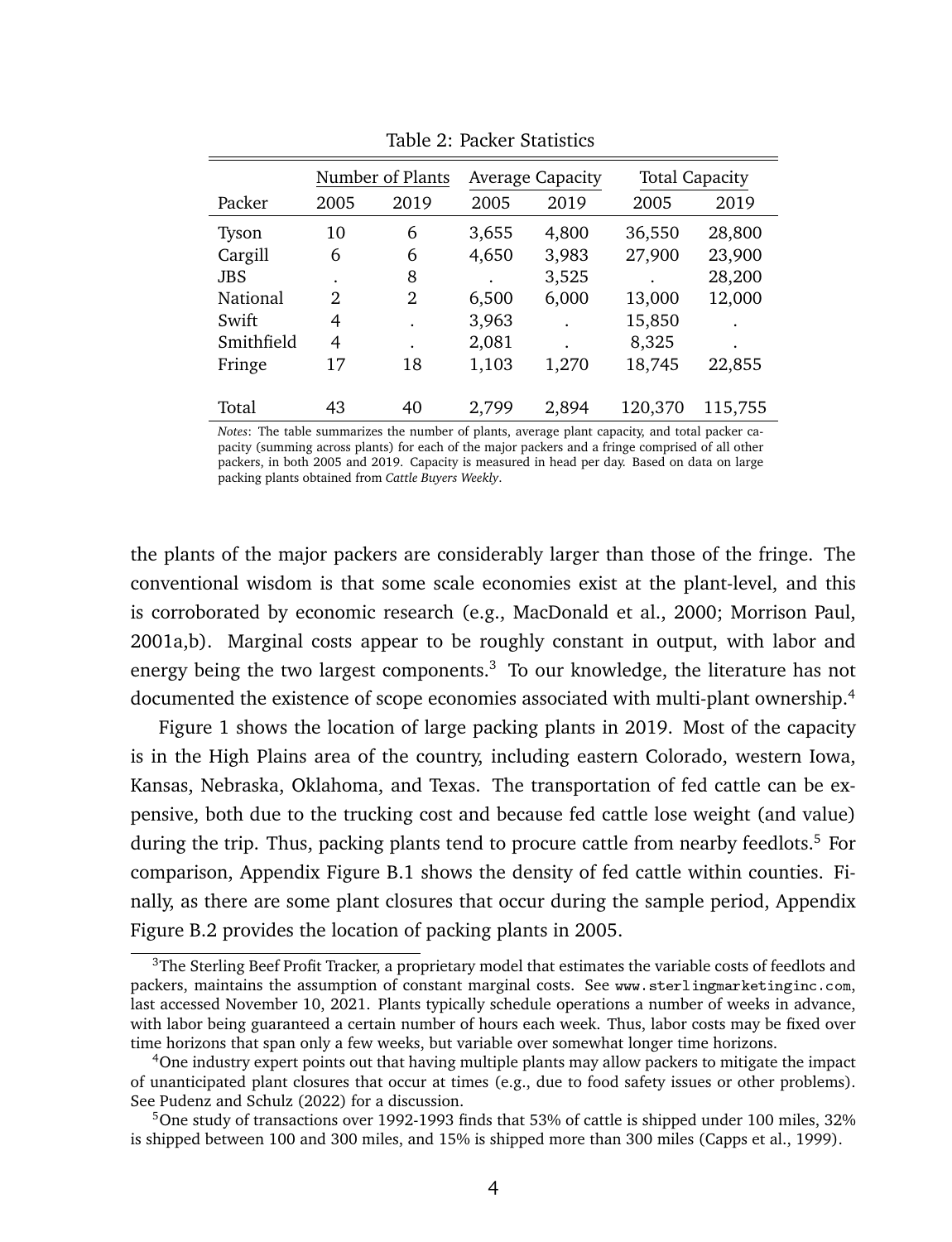

Figure 1: Locations of Large Beef Packing Plants in 2019 Notes: The map plots the locations of large beef packing plants, including those of Tyson, Cargill, JBS, and National Beef, based on data obtained from *Cattle Buyers Weekly*.

Many transactions between feedlots and packers are based on negotiations that occur in what we refer to as the "cash market." Each week, feedlots provide a list of fed cattle that are available for purchase and packers call to submit bids.<sup>6</sup> Packers have extensive information about the competitive environment on a week-to-week basis, that they obtain from conversations with feedlot managers and daily USDA reports, among other sources. Most transactions in the cash market clear within a few hours late in the week. Prices usually are based either on the carcass weight of the animal as measured at the packing plant, possibly adjusted for the yield and grade of the beef, or on the live weight of the cattle as measured at the feedlot.

Other transactions are conducted under *alternative marketing arrangements* (AMAs). Under an AMA, the feedlot agrees to sell its cattle to a packer at some future date, with the price determined by some formula. There are two types of AMAs that are typical. In the first—what we refer to as a "formula contract"—prices are pegged to those realized in the cash market near the delivery date of the cattle. Average cash market

 $6By$  custom, the first packer to bid on the cattle is "on the cattle" and is given an opportunity to revise its bid in the event that a higher bid is received. This appears to provide an incentive for packers to make a first bid, but may discourage competing bids. A recent investigation by the USDA concluded that "most pens with bid data only showed one packer bidding" (USDA, 2014).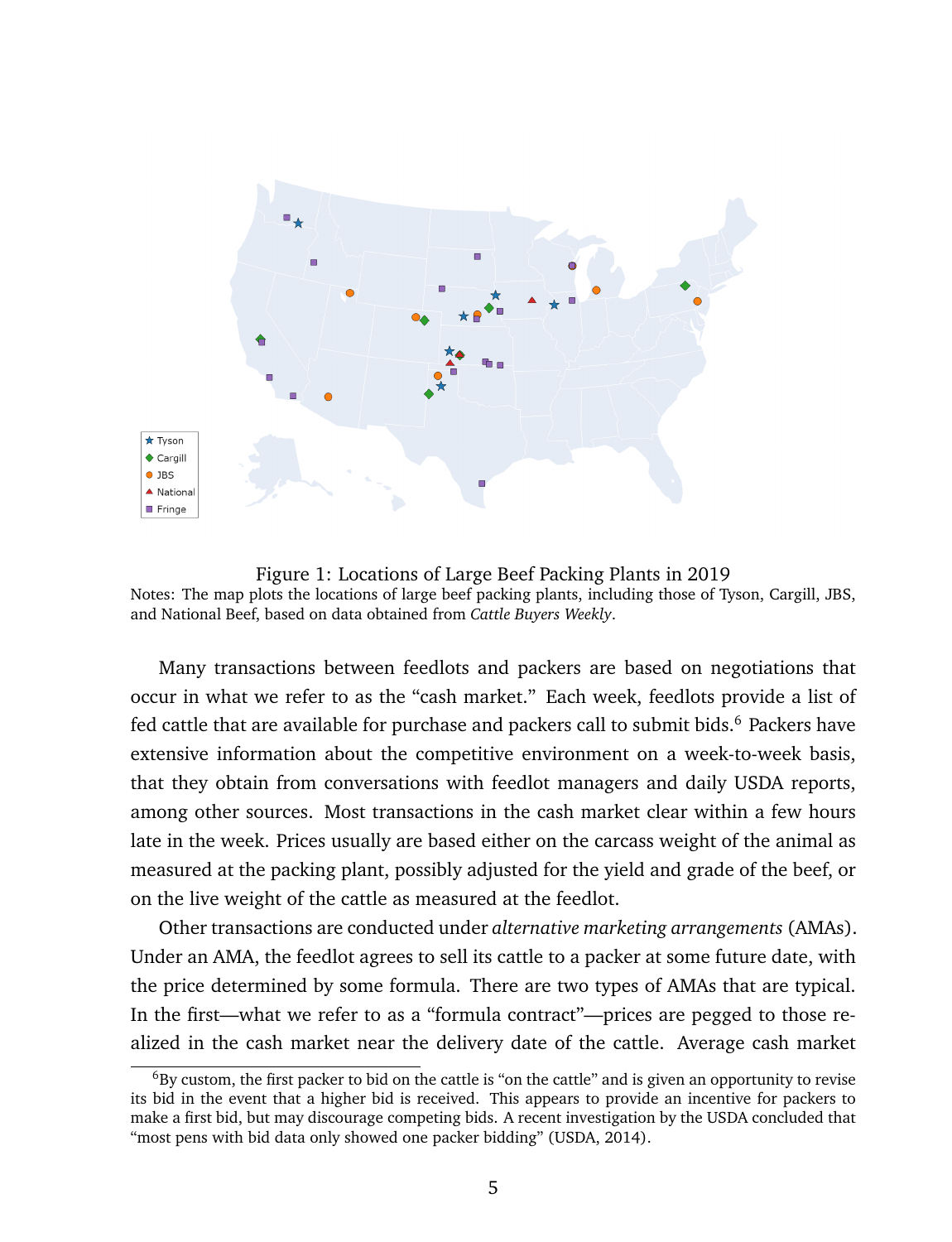prices are publicly known because the USDA collects and disseminates data on prices. In the prototypical arrangement, the feedlot informs the packer when it has cattle that are ready for purchase, and the packer then sets the delivery date. The payment to the feedlot equals the average cash market price from the week prior to delivery, with adjustments for the yield and grade; the payment may incorporate a small premium.<sup>7</sup>

Under the second type of contract—a forward contract—the payments are pegged to the futures price on the Chicago Mercantile Exchange (CME).<sup>8</sup> The futures price can fluctuate over time, although it converges with cash market prices as the delivery month approaches. The feedlot determines when to exercise the option to set the transaction price at the futures price, at some point between the contracting date and the delivery date. Whereas formula contracts eliminate the risk to a feedlot of not finding a buyer on the cash market, forward contracts also mitigate price risk.

Figure 2 plots the fraction of fed cattle sales that occur through the cash market, with formula contract, and with forward contracts. Historically, the cash market has accounted for the bulk of sales, but this remains true only in the early years of our sample. By the later years, the cash market accounts for between 20% and 30% of sales, with formula contracts accounting for most of the change. As smaller packers usually rely exclusively on the cash market (e.g. RTI International, 2007; MacDonald and McBride, 2009), this trend is even more pronounced within the major packers individually. As formula contracts are pegged to cash market and forward contract prices are pegged the futures prices (which ultimately converge to the cash market), increasingly the prices that packers pay feedlots for cattle is determined relatively small number of cash market transactions.

#### **2.2 Data and Summary Statistics**

Our main data source—the Agricultural Marketing Service (AMS) website of the USDA provides information on fed cattle purchase quantities and prices. Under the Livestock Mandatory Reporting (LMR) Act of 1999, any packer who slaughters at least 125,000 cattle a year must provide the USDA with twice-daily reports on the volumes and terms of trade for fed cattle transactions and boxed beef sales (Perry et al., 2005; Mathews,

<sup>&</sup>lt;sup>7</sup>In our empirical analysis, we find that cash market prices and formula prices indeed are nearly identical on a week-to-week basis; this also is corroborated in Perry et al. (2005).

<sup>&</sup>lt;sup>8</sup>The futures contracts available for trade on the CME require that cattle be delivered to an approved livestock yard within 18 months, during a specific February, April, June, August, October, or December. Typically, the futures contract is selected so that the delivery month of the contract aligns with the expected shipment of cattle from the feedlot to the packer.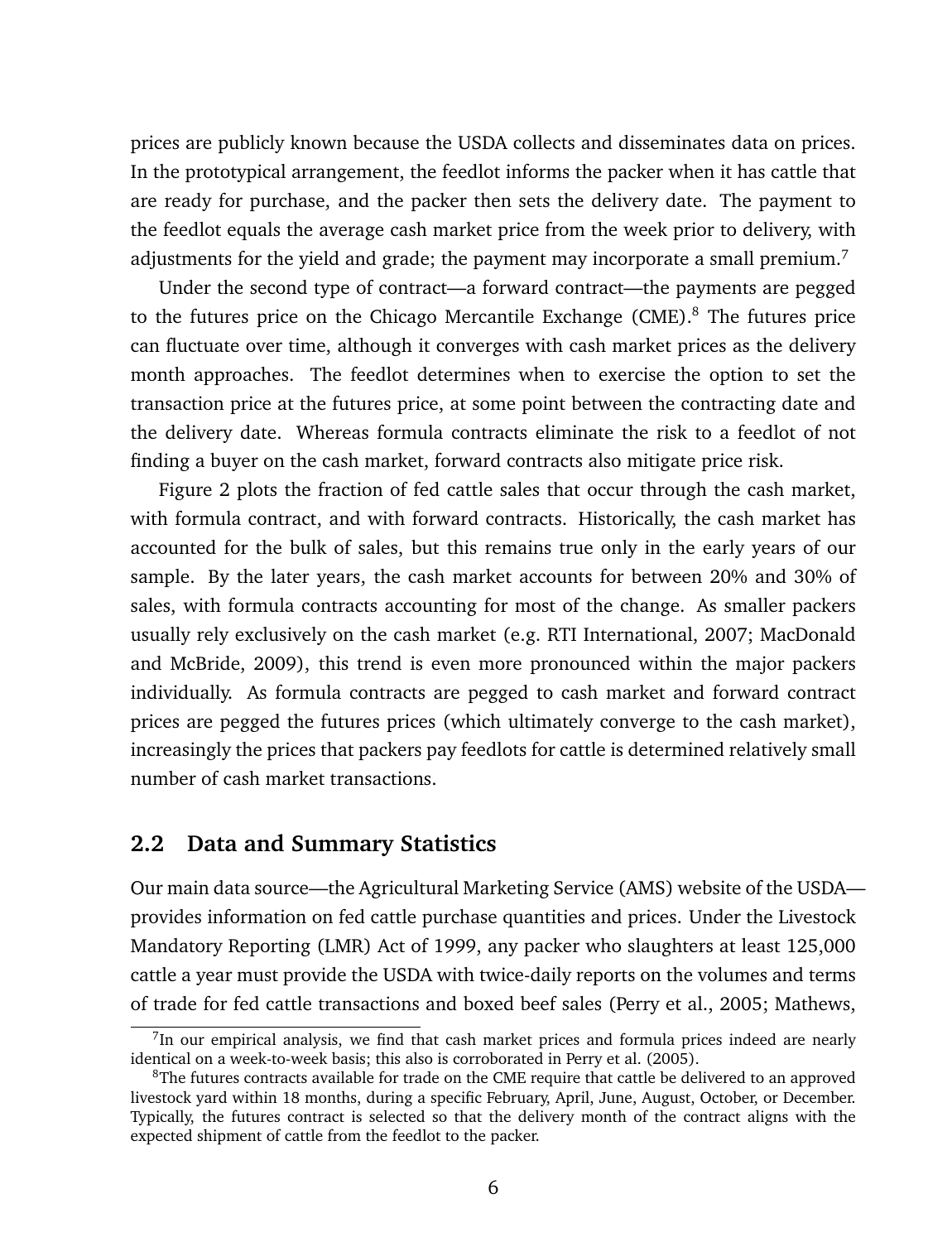

Figure 2: The Prevalence of Purchase Methods Over Time

Jr. et al., 2015). According to the USDA, the reports cover 92% of all fed cattle transactions. The USDA aggregates these reports to the region-week level and disseminates the resulting data in order to facilitate price discovery.

Specifically, we cull our data from the Weekly Direct Slaughter Cattle Detail Reports over 2005-2020,<sup>9</sup> which provide detailed information about the cattle purchases, including the date, region of procuring packer plant is located, whether formula and forward contracts are used, the number of heads, the free-on-board (FOB) price, and the average weight of the cattle. In some of our reduced-form empirical work, we aggregate the data to construct a time-series with observations at the nation-week level (Section 3). For the structural model, we aggregate the data to construct observations at the region-year level (Section 4).

Table 3 provides summary statistics on average price and total quantity, based on the region-year observations.<sup>10</sup> As shown, the USDA provides information for nine

 $9$ See https://www.ams.usda.gov/market-news/national-direct-slaughter-cattle-reports, last accessed November 10, 2021. We exclude earlier data available for 2002-2004 because disease (BSE) discovered in the American and Canadian herds over 2002-2003 likely affected equilibrium outcomes in a manner difficult to model empirically (RTI International, 2007).

 $10$ We deflate prices to be in real 2015 dollars. We use the Consumer Price Index: Total All Items for the United States. See https://fred.stlouisfed.org/series/CPALTT01USM661S, last accessed November 11, 2021. As the AMS purchase quantities do not reflect all transactions, we scale them by a multiplicative constant so that they align with data from the Census of Agriculture. See Appendix A.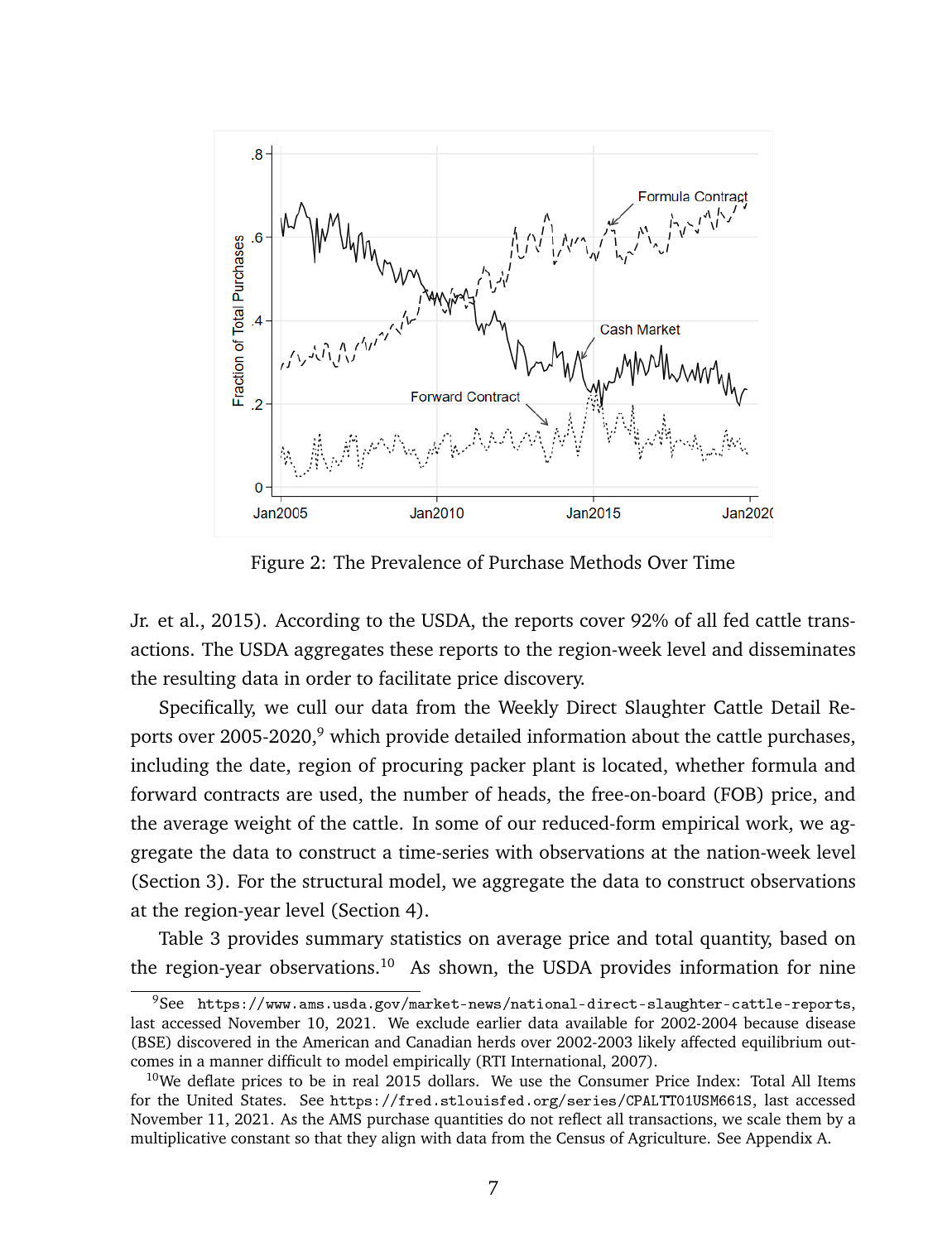|                       |       | <b>Average Price</b> | <b>Total Quantity</b> |          |  |  |
|-----------------------|-------|----------------------|-----------------------|----------|--|--|
| Region                | Mean  | St. Dev.             | Mean                  | St. Dev. |  |  |
| <b>Western States</b> | 1,977 | 274                  | 81,380                | 15,790   |  |  |
| Colorado              | 2,035 | 295                  | 151,290               | 38,676   |  |  |
| Western Cornbelt      | 2,032 | 304                  | 207,942               | 44,554   |  |  |
| Kansas                | 1,965 | 280                  | 470,144               | 126,744  |  |  |
| Nebraska              | 2,048 | 304                  | 446,718               | 73,607   |  |  |
| Northeastern States   | 1,860 | 308                  | 7,803                 | 2,438    |  |  |
| <b>Texas Region</b>   | 1,915 | 270                  | 488,022               | 104,080  |  |  |
| Eastern Cornbelt      | 1,921 | 290                  | 30,916                | 6,646    |  |  |
| Eastern Mountain      | 2,030 | 306                  | 85,873                | 17,708   |  |  |

Table 3: Summary Statistics

*Notes*: Units of observation are at the region-month level over 2005-2019. Average price is in January 2021 dollars per head, and represents the average amount paid by packing plants in the region. Total quantity is the number of heads purchased by packing plants in the region and is in live animal equivalent units, where a dressed animal is equal to 1.59 live animals. The western states include Arizona, California, Idaho, Nevada, Utah, and Oregon. The western cornbelt includes Iowa, Minnesota, and Missouri. The northeastern states include Ohio, Virginia, West Virginia, and all states to the northeast of those three. The Texas region includes New Mexico, Texas, and Oklahoma. The eastern cornbelt includes Illinois, Indiana, Kentucky, Michigan, and Wisconsin. The eastern mountain region includes Montana, North and South Dakota, and Wyoming. Based on data obtained from the *Agricultural Marketing Service* of the USDA.

distinct regions that differ in the quantity of cattle purchased. The price of a head of cattle is around \$2, 000. The majority of purchases occur the High Plains, including the Kansas, Nebraska, and Texas regions.

As the USDA defines these regions for reporting purposes, they should not be interpreted as economically independent geographic areas. Indeed, fed cattle can be (and often are) transported from one region to another. To support the estimation of an economic model with realistic spatial relationships, we obtain information on the location of packing plants and the location of fed cattle. For the former, we use proprietary data obtained from *Cattle Buyers Weekly* on the largest U.S. packing plants over 2005 to 2020, including their capacity and their location.<sup>11</sup> For the latter, we rely on the Census of Agriculture, which provides the quantity of fed cattle sold from each county at five-year intervals.<sup>12</sup> We interpolate across years using monthly data published by the Economic Research Service (ERS) of the USDA on the total (national) slaughter.<sup>13</sup>

<sup>&</sup>lt;sup>11</sup>We consider only packing plants that process fed cattle, and exclude those that process only cows and bulls. The latter typically are located near dairy farms away from the High Plains.

<sup>&</sup>lt;sup>12</sup>The data can be downloaded from the Census of Agriculture Quick Stats website: https:// quickstats.nass.usda.gov/, last accessed November 11, 2021. We obtain data that cover the years 2002, 2007, 2012, and 2017.

<sup>&</sup>lt;sup>13</sup>The data can be downloaded from the website of the ERS. See https://www.ers.usda.gov/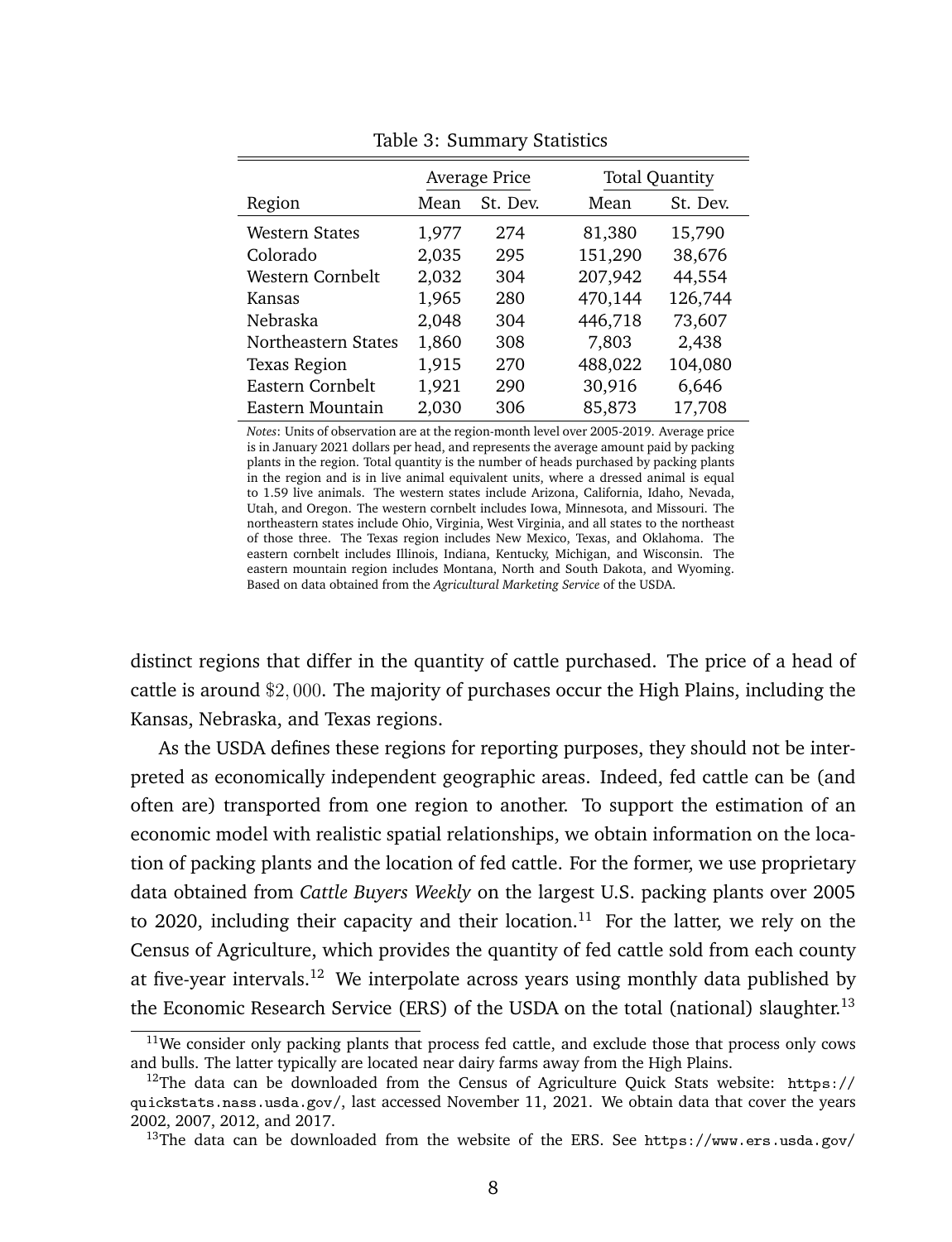Appendix A provides details on the interpolation.

We obtain the average price that packers receive for boxed beef from the monthly ERS data.<sup>14</sup> This variable is referred to as the wholesale value in the ERS data, and is measured in cents per pound. We also obtain a measure of the price paid to feedlots from the same data source, which we construct as the gross farm value measured in cents per ton minus the value of byproduct created in the production of beef. We refer to the packer spread as the difference between these values. For the structural model, we aggregate these data to construct a time-series of annual observations. We expect the average price reported by ERS to reflect well the prices obtained by individual packers because boxed beef typically is considered a commodity product: transportation costs are low, boxes of equivalent quality and yield grades are essentially homogeneous, and downstream customers purchase on a weekly basis under short-term contracts.<sup>15</sup>

Finally, we obtain the national market share of fed cattle slaughter volume for Tyson, Cargill, JBS, and National Beef in each year over 2011-2017 by reverse engineering an exhibit that is provided in a recent legal document.<sup>16</sup> The raw data are obtained from a proprietary report of *Cattle Buyers Weekly* titled "Steer and Heifer Slaughter Market Share," to which we do not have access.<sup>17</sup> The volume-based market shares are somewhat higher than the capacity-based market shares (Table 1), consistent with the major packers having relatively low marginal cost.

data-products/meat-price-spreads/, last accessed November 11, 2021.

<sup>&</sup>lt;sup>14</sup>The monthly price data is available here: https://www.ers.usda.gov/data-products/ meat-price-spreads/, last accessed March, 25, 2022.

<sup>&</sup>lt;sup>15</sup>For example, see paragraph 24 of the Complaint filed by the DOJ in 2008 to enjoin the acquisition of National Beef by JBS. The Complaint is available at the DOJ website: https://www.justice.gov/ atr/case-document/complaint-137, last accessed November 11, 2021.

<sup>&</sup>lt;sup>16</sup>The legal document is a Complaint filed by R-CALF, an association of ranchers, stockers, and feedlots, against the major packers. It is available for download: https://www.r-calfusa.com/wp-content/ uploads/2019/05/Cattle-complaint.pdf, last accessed November 11, 2021. See Figure 1 (page 3) in the Complaint.

<sup>&</sup>lt;sup>17</sup>See http://www.cattlebuyersweekly.com/users/rankings/packerssteerheifer.php, last accessed November 11, 2021.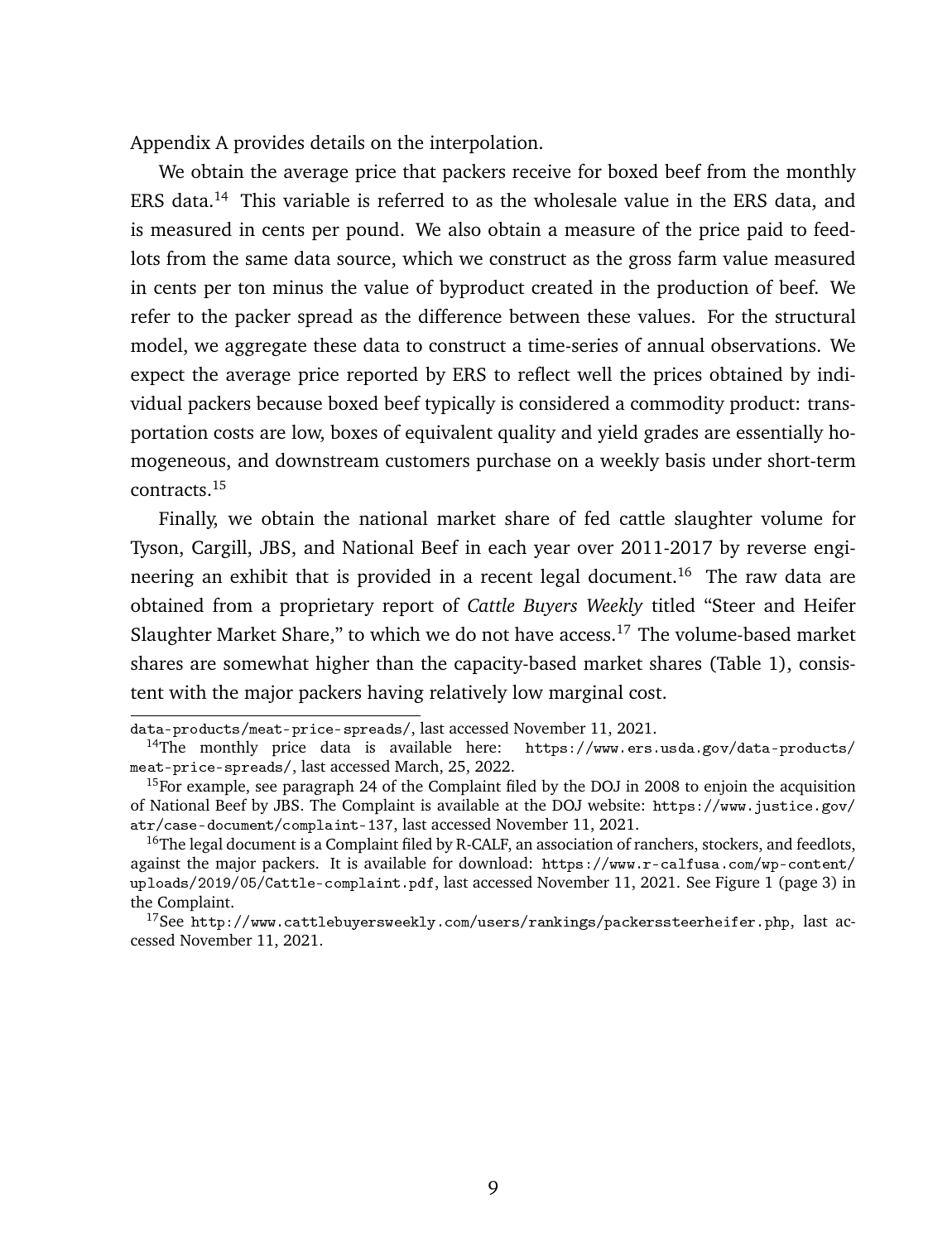

Figure 3: Prices Over Time

### **3 Empirical Pricing Patterns**

#### **3.1 Prices and the Packer Spread**

Packer are intermediaries that connect the upstream portion of the beef supply chain (i.e., ranchers, stockers, feedlots) to retailers that sell beef to final consumers. Thus, their ability to earn profit depends on the prices that they pay for cattle, the prices they obtain from retailers, and whether the gap between the two—what we refer to as the "packer spread"—exceeds the average cost of processing cattle.

In Figure 3, we plot the average price that packers pay for cattle and the average price they receive for beef, in each month over 2005-2019 (in cents per pound). We observe two patterns of interest. First, these prices fluctuate over the sample period, probably due to relative shifts in the supply of cattle and demand for beef.<sup>18</sup> Second, although the price series track each other to a reasonable degree for most of the sample period, they diverge over 2015-2019, as the price paid to feedlots falls without a commensurate decrease in the price received from retailers.

Figure 4 plots the gap between the two price series—the packer spread—over the

<sup>&</sup>lt;sup>18</sup>The R-Calf Complaint claims that the increase in prices over 2009-2014 are due to due to strong beef demand and shortage of fed cattle due to droughts of 2011-2013 (page 4).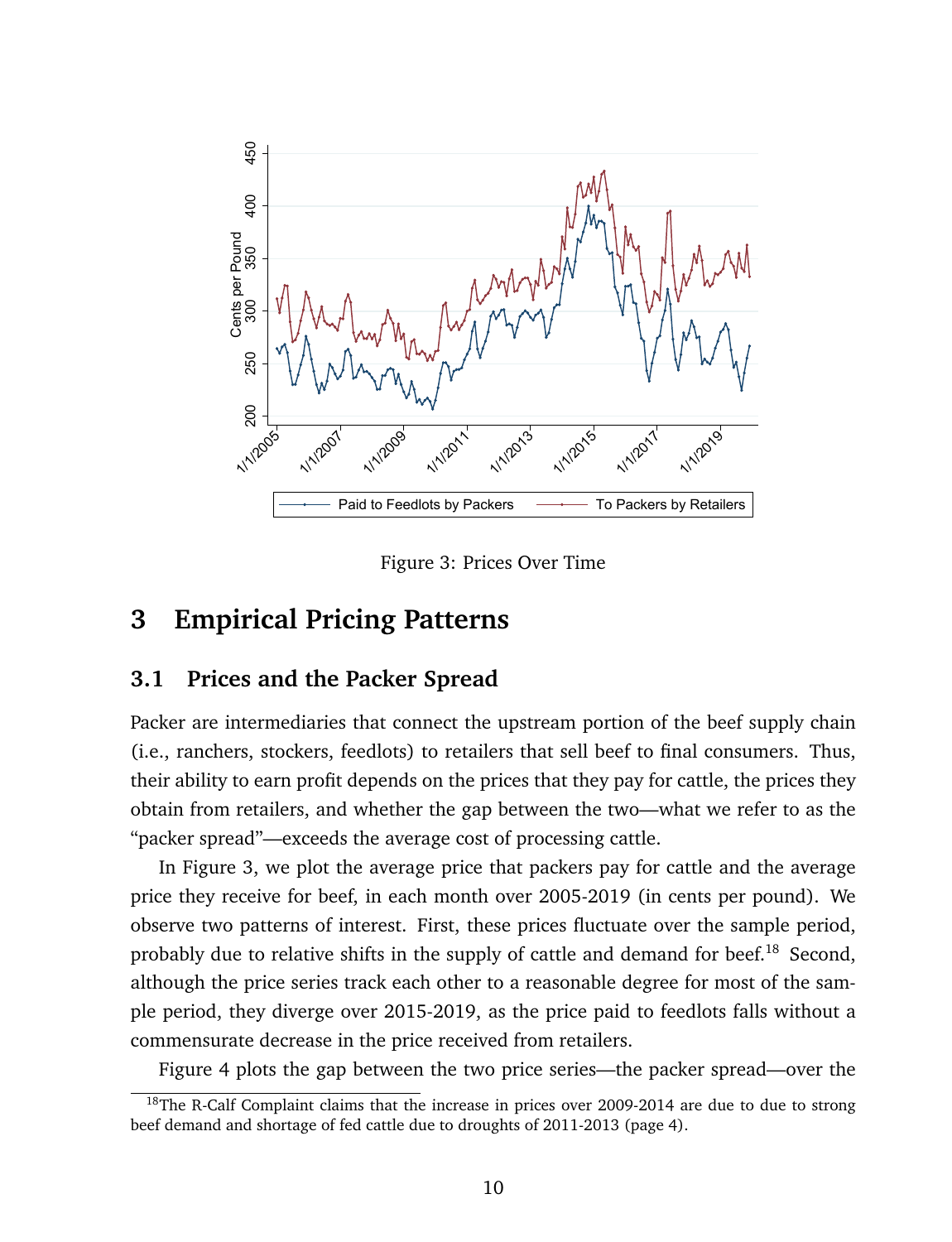

Figure 4: The Packer Spread Over Time

sample period. Between 2005 and 2014, the packer spread exhibits a modest decline, with an average around 40 cents per pound. Then, over 2015-2019, it trends sharply upwards, and in most months near the end of the sample, the packer spread exceeds 80 cents per pound. The simplest explanation for the increasing spread would be an increase in the marginal cost of processing cattle—however, we are not aware of any empirical support for that explanation. Therefore, it is natural to explore whether the increase in the packer spread might be attributable to an increased exercise of market power on the part of the packers.

#### **3.2 Alternative Marketing Arrangements and Prices**

We now develop the idea that AMAs distort the pricing incentives of packers in the cash market. We start with a counterfactual in which profit-maximizing packers acquire all their cattle in the cash market. In this counterfactual, each packer faces the standard pricing trade-off: a higher bid on a lot of cattle increase the probability that the packer wins the cattle, but reduces the profit that can be earned on the cattle. In the presence of AMAs, an additional consideration is introduced, as a higher bid also raises the price that the packer must pay for cattle acquired with AMAs. As a result, economic theory suggests that cash market prices are likely to be lower, the greater the prevalence of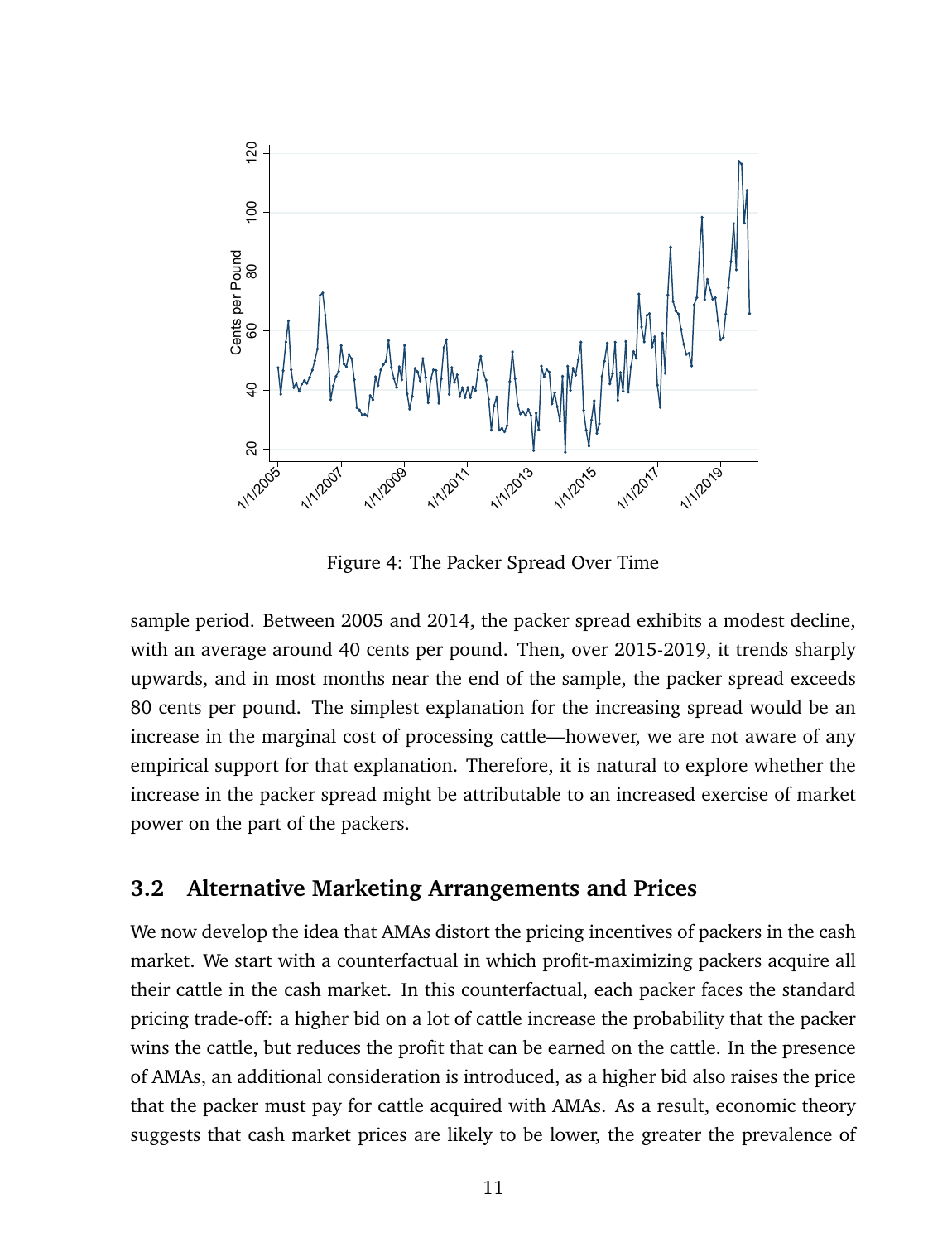AMAs. As the prices that feedlots obtain with AMAs are linked to realized prices on cash market—either directly or indirectly through the CME future prices—the presence of AMAs broadly depresses the prices paid for cattle.

That AMAs or equivalent contracts can distort pricing incentives has been recognized in the economics literature both as a general matter (Mahenc and Salanie, 2004) and in the specific context of the cattle industry (Xia and Sexton, 2004).<sup>19</sup> As we formalize later, economic theory indicates that the extent to which realized prices respond to these incentives depends primarily on the relative amount of cattle transacted through the cash market and the AMAs, and on the ability of packers to influence cash market prices.<sup>20</sup> Thus, the dramatic increase in the prevalence of AMAs over the sample period (Figure 2) paired with the high national market shares of the major packers (Table 1), suggests that AMAs may contribute to the increase in the packer spread.

To provide some empirical support for the economic theory, we examine whether cash market prices tend to be lower when a larger fraction of cattle is purchased under AMAs. We focus on the weekly time-series of purchases in the High Plains, which accounts for the bulk of cattle purchases nationally. As we cannot rule out that cash market prices have a unit root, $^{21}$  we specify our regression equation in differences:

$$
\Delta \log(p_t) = \beta_0 + \beta_1 \Delta \log(w_t) + \beta_2 \log(p_t) + \beta_3 \Delta \log(q_t) + \epsilon_t \tag{1}
$$

where  $\Delta \log(p_t) = \log(p_t) - \log(p_{t-1})$  is the change in the cash market price (in logs),  $\Delta \log(w_t) = \log(w_t) - \log(w_{t-1})$  is the change in the fraction of cattle purchased under AMAs (in logs),  $\Delta \log(q_t) = \log(q_t) - \log(q_{t-1})$  is the change in the total quantity of cattle purchased (in logs), and  $\epsilon_t$  is a stochastic error term.<sup>22</sup> We specify our variables using the natural logs solely to ease interpretation of the parameter estimates. Estimation is with ordinary least squares (OLS). Whether our estimate of  $\beta_1$  as reflects a causal effect of AMAs on cash market prices depends in part on whether it is reasonable to think of quantities being exogenously determined, a matter to which we return shortly.

Table 4 summarizes the regression results. In column (i) we use only the frac-

<sup>&</sup>lt;sup>19</sup>See also the discussion in MacDonald (2006).

 $^{20}$ Thus, if packers do not have the ability to influence cash market prices, then economic theory suggests that AMAs should be competitively benign.

 $^{21}$ A Dickey-Fuller test of the hypothesis that a unit root exists obtains *p*-value of 0.5121.

 $22$ For the purposes of this analysis, we exclude cattle transacted with forward contracts because the connection between cash market prices and forward contract prices are unclear on a week-to-week basis. Data are not available for three weeks in 2014 due to a government shutdown, and we exclude weeks on either side of that window in order to accommodate estimation in differences.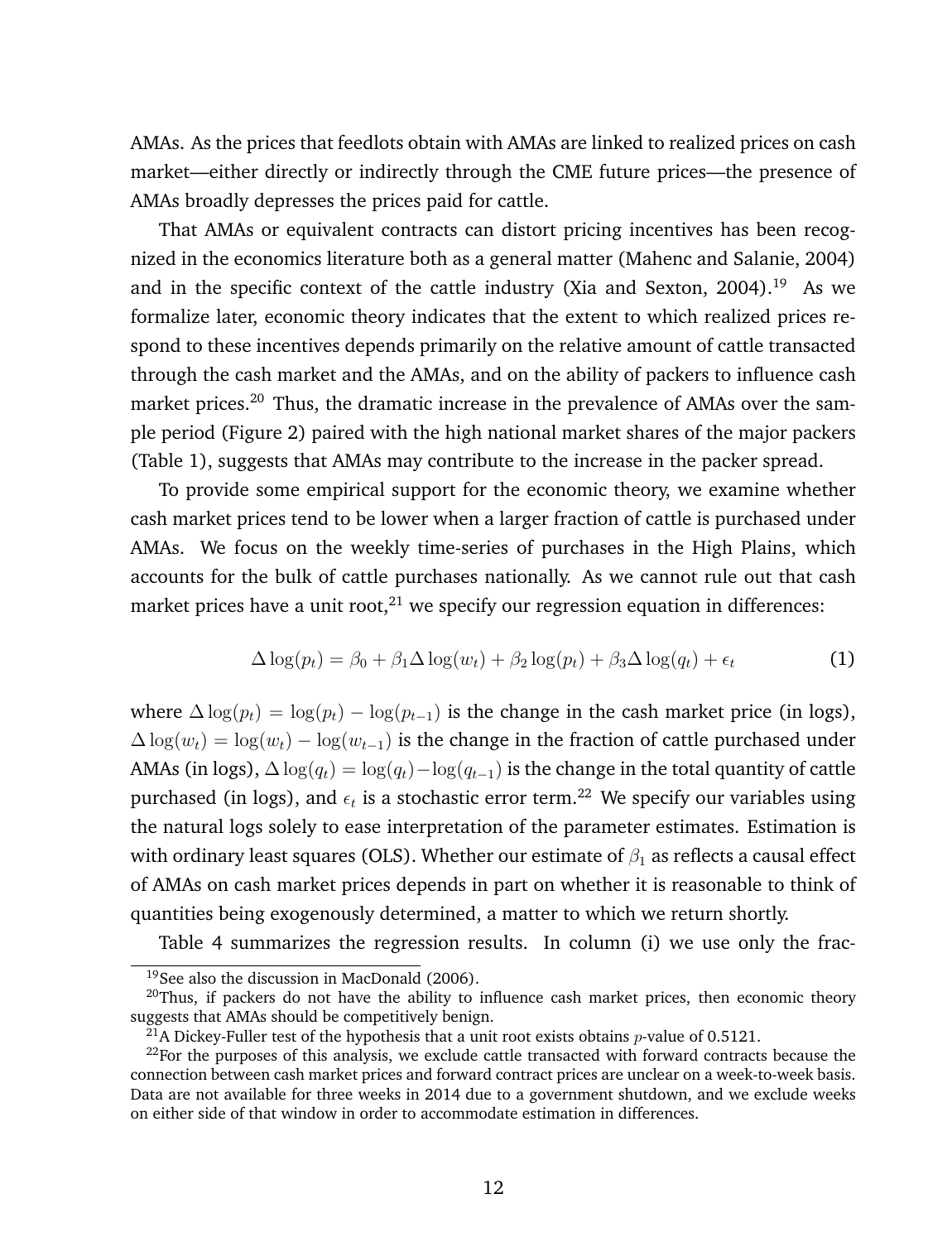| Variable                       | Parameter | (i)                 | (ii)                | (iii)               | (iv)                | (v)                 | (vi)                |
|--------------------------------|-----------|---------------------|---------------------|---------------------|---------------------|---------------------|---------------------|
| $\Delta w_t$                   | $\beta_1$ | $-0.059$<br>(0.005) | $-0.055$<br>(0.009) | $-0.045$<br>(0.009) | $-0.028$<br>(0.015) | $-0.059$<br>(0.016) | $-0.075$<br>(0.020) |
| $\log(p_t)$                    | $\beta_2$ |                     | $-0.005$<br>(0.003) | $-0.005$<br>(0.003) | 0.050<br>(0.021)    | $-0.005$<br>(0.006) | $-0.029$<br>(0.013) |
| $\Delta \log(q_t)$             | $\beta_3$ |                     | 0.005<br>(0.009)    | 0.015<br>(0.009)    | 0.019<br>(0.014)    | 0.022<br>(0.016)    | 0.003<br>(0.018)    |
| Fixed Effects<br>Sample Period |           | None<br>Full        | <b>None</b><br>Full | Week<br>Full        | Week<br>Early       | Week<br>Mid         | Week<br>Late        |
| <b>Observations</b>            |           | 772                 | 772                 | 772                 | 261                 | 250                 | 261                 |

Table 4: Time-Series Regression Analysis

*Notes*: The table summarizes the results of OLS regression. The dependent variable is  $\Delta \log(p_t)$ , the change in the cash market price (in logs). The units of observation are weeks over the period 2005-2019. In columns (iv), (v), and (vi), estimation is conducted on the subsamples of weeks overs 2005-2009, 2010-2014, and 2015-2019, respectively. Shown are the regression coefficients and the standard errors (in parenthesis).

tion of cattle purchased under AMAs as an independent variable; the point estimate is statistically significant and suggests that a one percent increase the fraction of cattle purchased under AMAs is associated with a 5.9% reduction in the cash market price. Columns (ii) and (iii) control for cash market prices (in levels) and the total quantity of cattle purchased; the latter column also includes week fixed effects. Comparing across columns, we obtain coefficients on AMA purchases that similar in magnitude and statistical significance. Columns (iv)-(vi) focus on 2005-2009, 2010-2014, and 2015- 2019, respectively, and suggest that the relationship between AMA purchases and cash market prices might be more pronounced in the later years.

This negative correlation between the AMA purchases and cash market prices has been developed earlier in the literature (e.g., RTI International, 2007; Taylor, 2008). A question of interpretation is whether this indeed reflects the causal effect of AMAs that is suggested by economic theory. From an econometric standpoint, our regression coefficients obtain an unbiased estimate of a causal effect if the fraction of cattle purchased under AMAs is orthogonal to the error term, which itself can be interpreted as a price-shifter. Therefore, it matters whether quantities are exogenously determined.

This is a interesting question in the context of the cattle industry. Over a period of years, the quantity of cattle available for purchase adjusts with demand conditions, as ranchers determine the level of breeding. Over a somewhat shorter time horizon, spanning perhaps multiple months, the quantity of cattle available for purchase is effec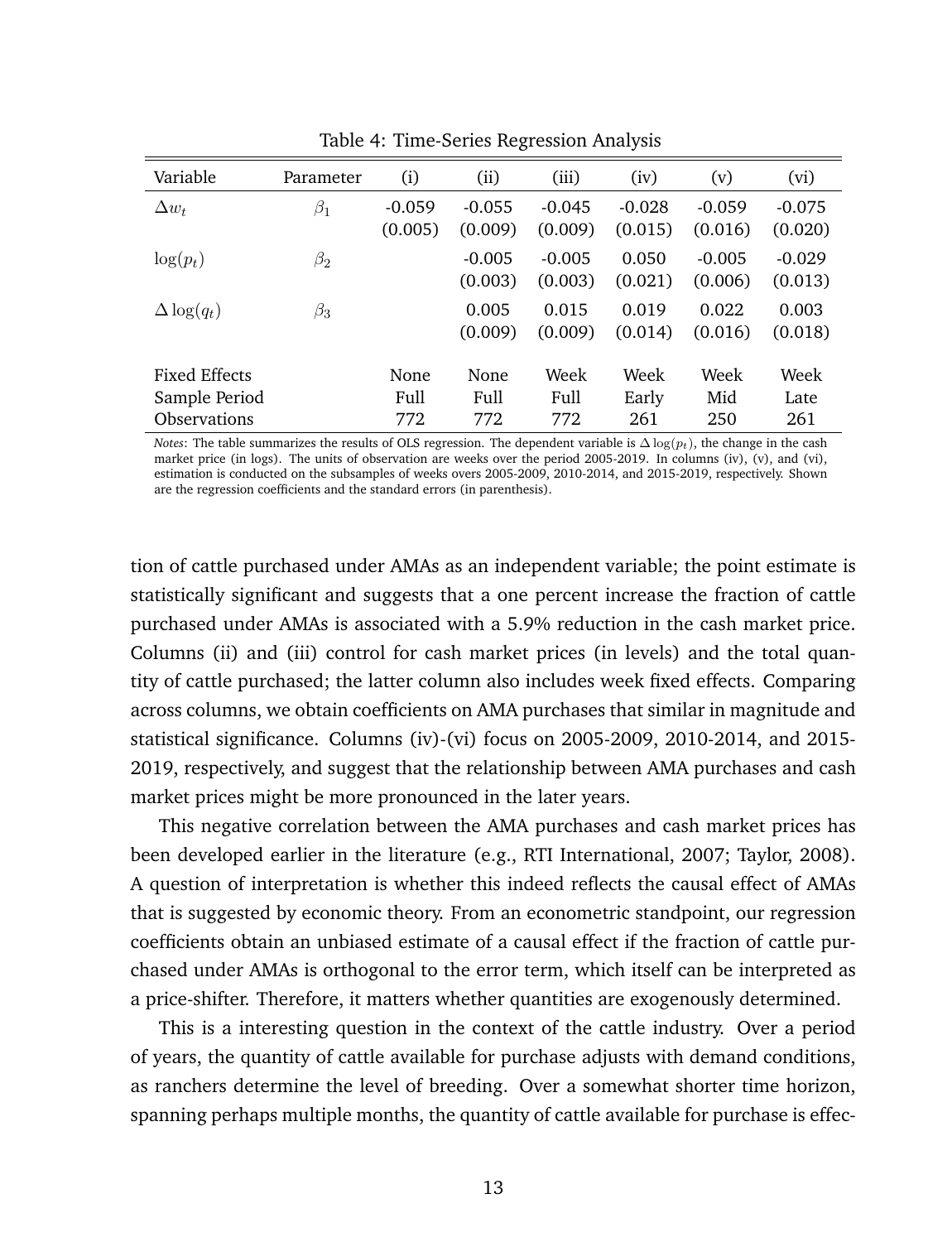tively fixed because all fed cattle are slaughtered to produce beef. Indeed, we maintain an assumption of fully inelastic supply in our structural model of the industry (below), which we estimate on annual data. Yet over an even shorter time horizon, perhaps no longer than a handful of weeks, supply elasticity reemerges, as feedlots have some ability to substitute inter-temporally in order to obtain better pricing terms.

It is this shortest time horizon that is relevant for our time-series regression analysis. The specific threat to causal inference is that feedlots may increase their cash market sales more than their AMA sales in response to favorable pricing conditions, which could generate or contribute to a negative correlation between AMA purchases and cash market prices. As we currently do not have enough information to rule out such a supply response, we simply interpret the regression as providing empirical evidence that is consistent the economic theory that AMAs reduce cash market purchases.

## **4 Empirical Model of Oligopsony Competition**

We present a model of oligopsony competition that incorporates the presence of formula contracts. The model generalizes the findings of (Mahenc and Salanie, 2004; Xia and Sexton, 2004) beyond the duopoly setting, and provides a framework for empirical analysis. In this second, we describe the model, and analyze the pricing incentives that arise. We plan to estimate or calibrate the structural parameters in our future work, and develop policy implications for the cattle industry.

#### **4.1 Framework**

We examine a model of oligopsony competition among packers in the cash market. The model incorporates the most notable features of the industry, including the cost of transporting fed cattle, the short term inelasticity of supply, and the presence of formula contracts and forward contracts. We take as given the locations of the plants and the cattle on feed, as well as the contract positions of the packers. In the baseline model, we also assume that each packer sets prices that maximize its profit; we extend the model to price coordination in an extension.

Formally, the model is a game of perfect information that plays out over  $t = 1, 2, \ldots$ periods. We interpret periods as years in the empirical implementation. In each period, there exist  $f \in \mathcal{F}_t$  packers, each with a set  $\mathcal{J}_{ft}$  of processing plants that have a fixed physical location. There also exist  $N$  counties, each of which contains a mass  $Q_{nt}$  of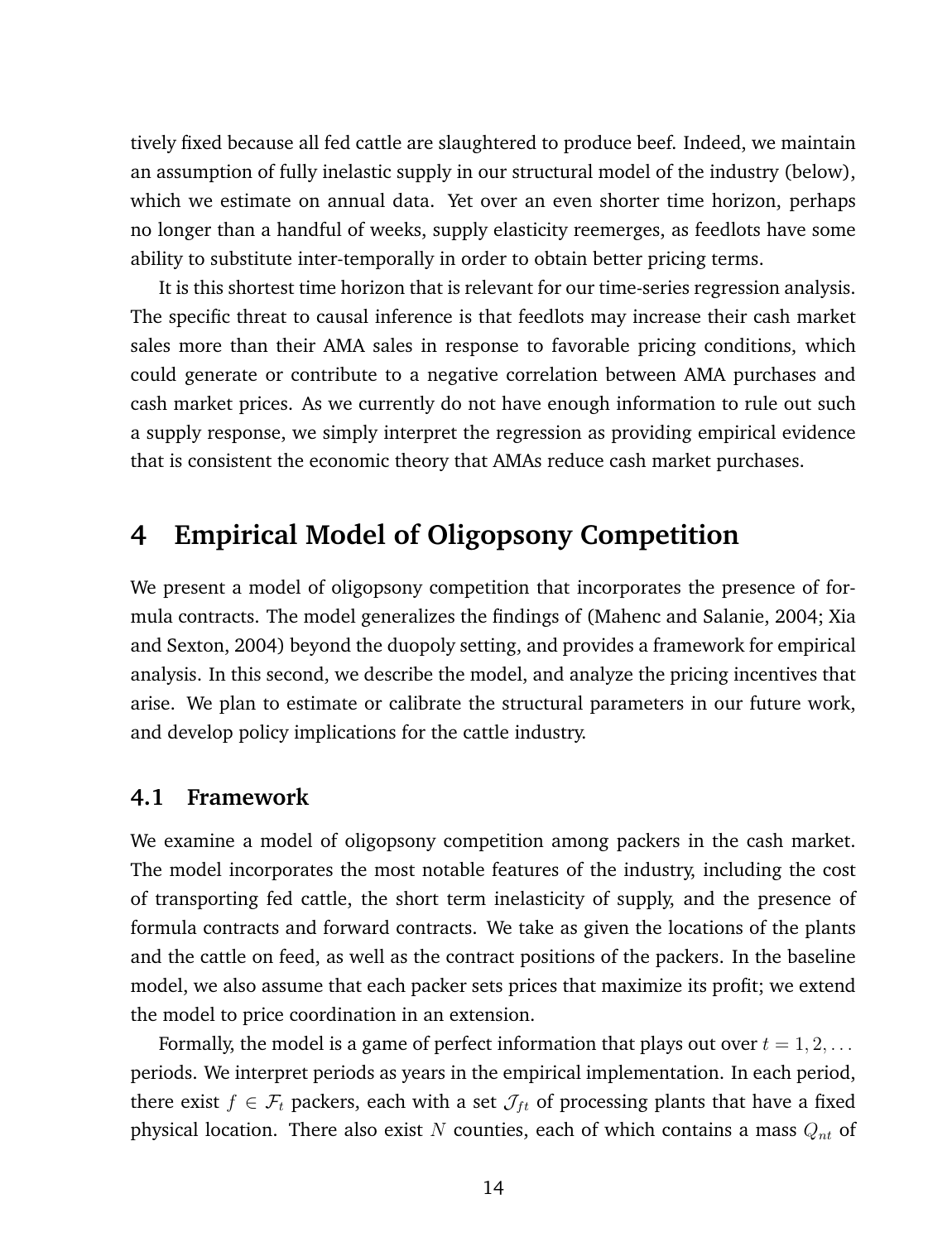infinitesimally small feedlots. Thus, in period  $t$ , there are  $Q_t = \sum_n Q_{nt}$  cattle available for slaughter; these can be purchased via formula contract or on the cash market.<sup>23</sup>

In each period, packers observe the economic state,  $\Psi_t$ , which includes demand and cost conditions, the number and location of cattle available for slaughter, and the formula contracts. Letting the quantity of cattle purchased via formula contract by each packer f from each county j be  $(x_{fnt})_{f \in \mathcal{F}_t, \forall n}$ , the quantity of cattle available for purchase in the cash market is given by  $M_{nt} = Q_{nt} - \sum_{f \in \mathcal{F}_t} x_{fnt}.$ 

Packers then simultaneously determine the upstream price that each plant  $j \in \mathcal{J}_{ft}$ offers for cattle of each county n in the cash market, i.e.,  $(p_{jnt})_{j \in \mathcal{J}_f, \forall n}$ . The proportion of fed cattle in county n that are sold to plant  $j$  in the cash market is determined by a supply function,  $s_{int}(\boldsymbol{p}_{nt}; \Psi_t)$ , where  $\boldsymbol{p}_{nt}$  is the vector of prices in county n.

As all fed cattle are (eventually) sold for slaughter, $^{24}$  we assume that market supply is perfectly inelastic, in the sense that feedlots select among the packing pants, without an outside option:

$$
\sum_{j} s_{jnt}(\boldsymbol{p}_{nt}; \Psi_t) = 1
$$
 (2)

and that packers convert fed cattle into boxed beef in fixed proportions. Thus, the total quantity of boxed beef—aggregating across packers—is determined by the stock of fed cattle,  $Q_t$ . As boxed beef is a commodity product, we let its downstream price be determined by an inverse demand schedule that we denote  $p_t^d(\Psi_t).^{25}$ 

The prices set by packers in the cash market determine the terms-of-trade for purchases made with formula contracts. Specifically, we assume that the contract price

 $23$ We treat formula contracts and forward contract as identical for the purposes of the model, which is appropriate because—given the time horizon of one year—the prices that are obtained with both are ultimately determined by cash market outcomes.

 $24$ We have confirmed this with multiple industry experts. The conversion of feed into muscle slows once cattle reach around 1250-1350 pounds, which dictates the timing of slaughter. Feedlots that are unable to find a nearby buyer at the economically optimal time—typically a 2-4 week period—may choose to ship the cattle greater distances or feed the cattle until a nearby buyer emerges. Thus, although feedlots and packers have some ability to substitute between weeks, the short run elasticity of supply is essentially zero. Ranchers can adjust the size of the herd in the long run. The adjustment process itself is interesting in of itself. An increase in the value of beef can initially shrink the supply of fed cattle, as ranchers withhold more calves for breeding purposes (e.g., Rosen et al., 1994).

 $^{25}$ Thus, we do not incorporate packer market power in the downstream market. Consider a thought experiment that tracks the durable goods monopoly problem of Coase (1972). If packers attempt to sell less beef at a higher price, their may be no buyers, even if some have a willingness-to-pay that exceed the higher price. The reason is that the packers cannot commit not to subsequently selling the remaining beef at a lower price. The buyers, anticipating this, may prefer to delay their purchases. Thus, there is at least some theoretical justification for our approach.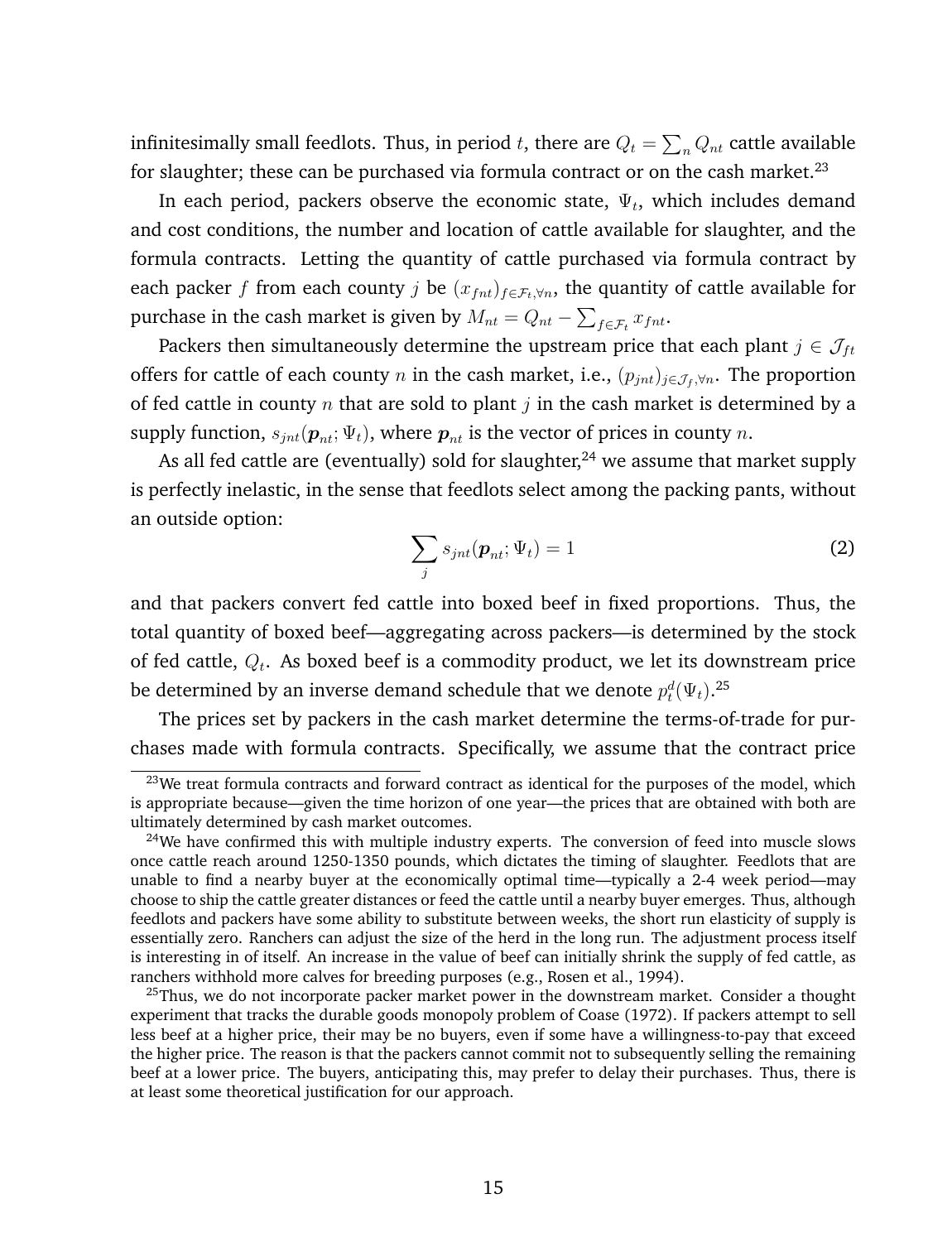equals the average cash market price:

$$
\overline{p}_t(\boldsymbol{p}_t; \Psi_t) = \sum_{n=1}^N \frac{M_{nt}}{M_t} \sum_{j \in \mathcal{J}} s_{jnt}(\boldsymbol{p}_{nt}; \Psi_t) p_{jnt}
$$
(3)

where  $M_t = \sum_n M_{nt}$  and  $\boldsymbol{p}_t$  is a vector of all cash market prices. Finally, we denote the marginal cost of packer f as  $c_{ft}(\Psi_t)$ .

With these assumptions in place, the profit of packer  $f$  in period  $t$  is given by

$$
\Pi_{ft}(\boldsymbol{p}_t; \Psi_t) = (p_t^d(\Psi_t) - c_{ft}(\Psi_t) - \overline{p}_t(\boldsymbol{p}_t; \Psi_t))x_{ft} + \sum_{j \in \mathcal{J}_{ft}} \sum_n (p_t^d(\Psi_t) - c_{ft}(\Psi_t) - p_{jnt})s_{jnt}(\boldsymbol{p}_{nt}; \Psi_t)M_{nt} \quad (4)
$$

where  $x_{ft} = \sum_n x_{fnt}$  is the total quantity of cattle purchased by packer  $f$  with formula contracts. In the profit function, the first term represents the contribution of formula contract purchases, and the second term represents the contribution of cash market purchases. We conceptualize the *markdown* obtained a plant as the net revenue that the plant obtains from the cattle less the price it pays to procure the cattle:

$$
\text{markdown} \equiv p_t^d(\Psi_t) - c_{ft}(\Psi_t) - p_{jnt} \tag{5}
$$

Differentiating the profit function with respect to a plant- and county-specific price  $p_{kn}$ , for some  $k \in \mathcal{J}_f$ , obtains the following first order condition:

$$
\left(p^d - c_f - p_{kn}\right) \frac{\partial s_{kn}}{\partial p_{kn}} M_n - s_{kn} M_n + \sum_{j \in \mathcal{J}_f, j \neq k} \left(p^d - c_f - p_{jn}\right) \frac{\partial s_{jn}}{\partial p_{kn}} M_n = \frac{\partial \overline{p}}{\partial p_{kn}} x_f \tag{6}
$$

The left side captures the net marginal benefit that packer  $f$  obtains in the cash market from increasing  $p_{kn}$ . A higher price increases the volume of cattle procured at plant  $k$ , but it also decreases the markdown at plant  $k$  and cannibalizes profit at the packer's other plants. In the absence of formula contracts,  $x_f = 0$ , and the packer f chooses a price that makes this net marginal benefit equal to zero. The right side of the equation (6) captures the influence of formula contracts. To the extent that a higher price increases the market average price, it reduces the profit earned on cattle procured with formula contracts. Therefore, the presence of formula contracts tends to exert downward pressure on the prices paid to feedlots.

A cash market equilibrium in period t is defined by a set of prices,  $(p_{int})_{\forall i,n}$ , that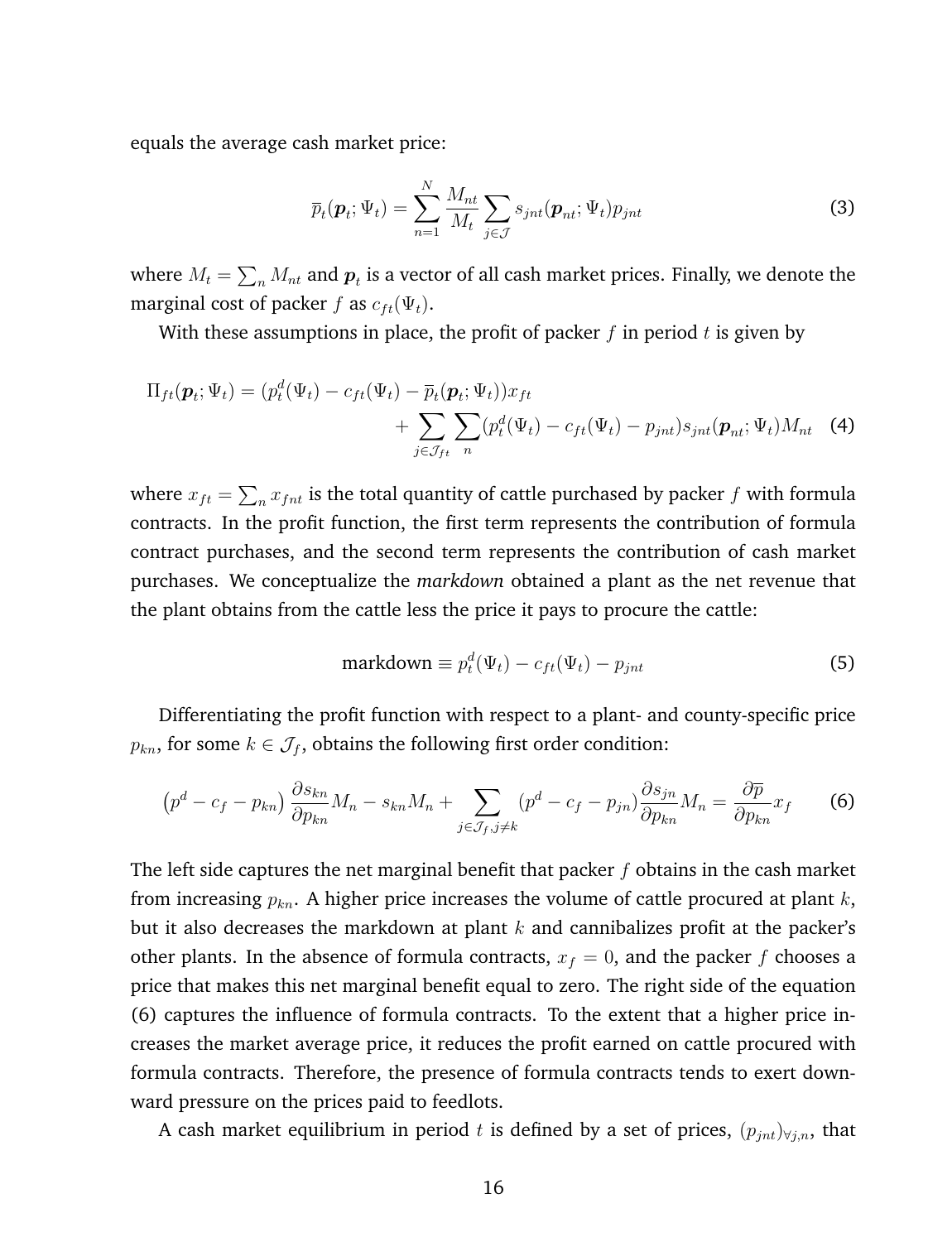satisfy equation (6) for every plant and county. We assume that a unique equilibrium exists. With the parameterizations of the model that we use (and that are described next), we have never encountered a game without an equilibrium. Furthermore, in a number of numerical experiments, we have not found multiple equilibria in any game.

#### **4.2 Parameterizations**

We place parametric restrictions on the supply and marginal cost functions in order to make empirical progress. For supply, we assume that the market share that packing plant  $j$  obtains in county  $n$  takes a logit form:

$$
s_{jn}(\boldsymbol{p}_n; \Psi, \boldsymbol{\theta}_0) = \frac{\exp\{\beta_1 p_{jn} + \beta_2 d_{jn}\}}{\sum_{k \in \mathcal{J}} \exp\{\beta_1 p_{kn} + \beta_2 d_{kn}\}}
$$
(7)

where  $d_{in}$  is the straight-line distance between the packing plant and the centroid of the county,  $\beta_1 > 0$  is a price sensitivity parameter, and  $\beta_2 < 0$  is a distance sensitivity parameter (we remove period subscripts henceforth for notational brevity). The ratio  $\beta_2/\beta_1$  is a measure of feedlots' willingness-to-pay for proximity to the packing plant. We interpret it as the cost of transportation, though the concepts are not equivalent if distance affects feedlot preferences for other reasons.<sup>26</sup>

For marginal cost, we assume that

$$
c_f(\Psi, \boldsymbol{\theta}_0) = \alpha_0 + \boldsymbol{w}_f' \boldsymbol{\alpha}_1 + \zeta_f \tag{8}
$$

where  $w_f$  is a vector of (potentially time-varying) cost shifters,  $(\alpha_0, \alpha_1)$  are parameters, and  $\zeta_f$  is a packer-specific fixed effect. Among the cost shifters that we consider are capacity (aggregated to the packer level) and a linear time trend; these have limited explanatory power. We assume that the same fixed effect applies to Swift, Smithfield, and JBS; recall that JBS entered the market by acquiring the other two packers. As with the supply function, our specification of the marginal cost function restricts the sources of heterogeneity that affect equilibrium outcomes.

To estimate the model, we require information on  $(x_f)_{f \in \mathcal{F}}$  and  $(M_n)_{\forall n}$ . We obtain the county-specific quantity of cattle  $(Q_n)$  using data from the Census of Agriculture

<sup>&</sup>lt;sup>26</sup>The logit supply system conveys two practical advantages in estimation. First, it provides simple analytical solutions for supply of cattle. Our estimation routine requires that equilibrium be computed numerically for every candidate set of parameters, so the lighter computation burden is meaningful. Second, it implies that cattle supply is a continuous function of prices. Again because we compute equilibrium for each candidate set of parameters, this translates to continuity in the objective function.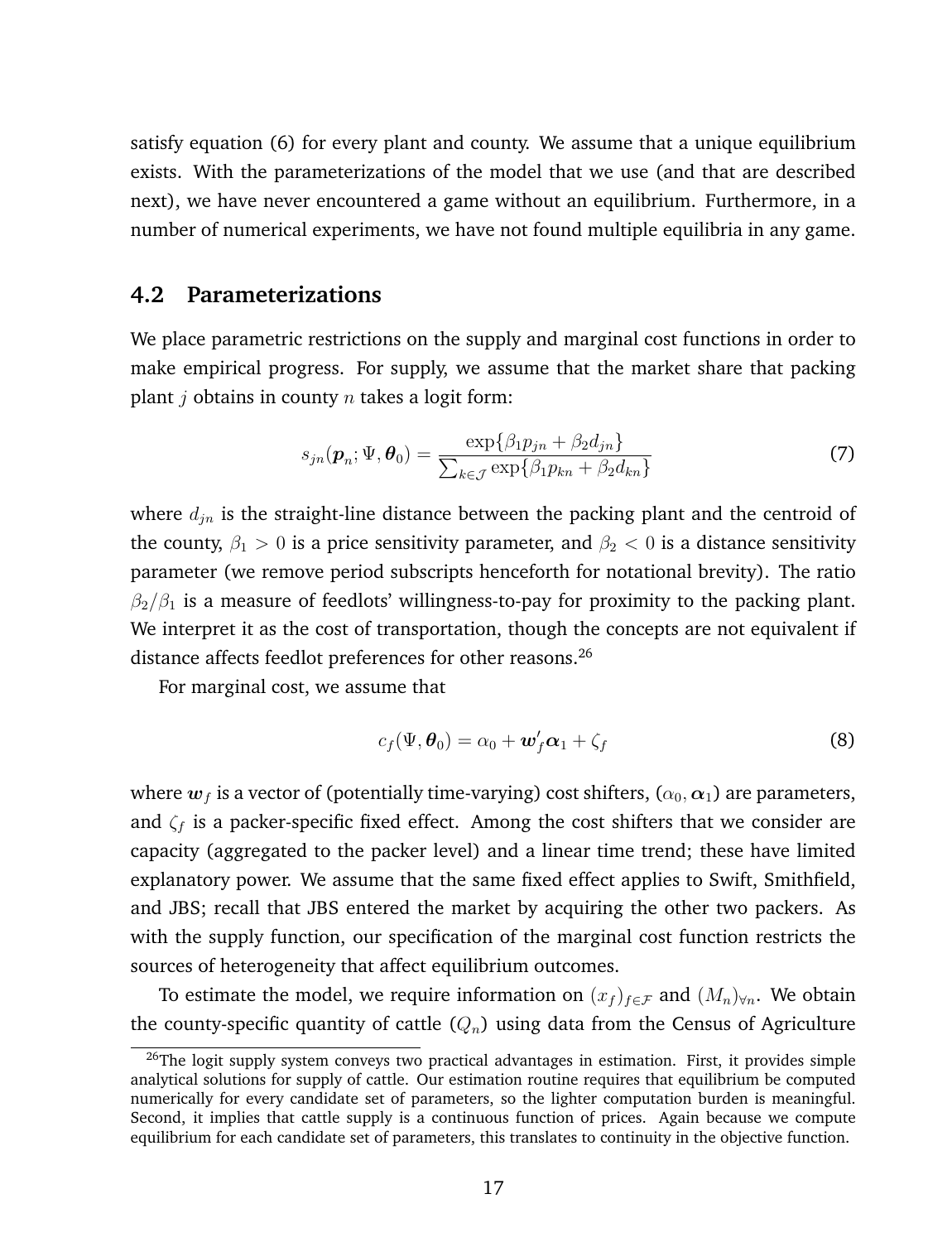and ERS (Section 2.2). We obtain the total quantity of cattle procured with formula contracts  $\left(\sum_{f\in\mathcal{F}}x_f\right)$  from the AMS data, and allocate it across the major packers in proportion to their capacity shares to obtain  $(x_f)_{f \in \mathcal{F}}$ . We assume that fringe packers rely exclusively on the cash market. We also assume that formula contracts are distributed across counties in proportion to  $Q_n$ , which allows us to infer  $(M_n)_{\forall n}$ .

#### **4.3 Formula Contracts and Pricing Incentives**

To explore the implications of formula contracts on cash market outcomes it is useful to consider the case in which firms are symmetric with respect to the feedlots in some arbitrary county,  $n$ . Within the context of the model, symmetry can be created if each packer has the same marginal cost  $(c_f = c)$ , the same quantity of formula contracts  $(x_f = x)$ , and a single plant that is same distance from the county  $(d_{fn} = d_n)$ . With symmetry and the logit supply assumption, the first order conditions of equation (6) simplify to obtain the following characterization of equilibrium markdowns:

$$
\underbrace{p^d - c - p_n}_{\text{markdown}} = \underbrace{\frac{1}{\beta_1} \left( \frac{1}{1 - s_{fn}} \right)}_{\text{standard oligopsony}} + \underbrace{\frac{1}{\beta_1} \left( \frac{1}{1 - s_{fn}} \right) \frac{x}{M}}_{\text{formula contract effect}}
$$
(9)

A greater number formula contracts increases the markdown; for a given marginal costs and downstream price, this lowers the price paid to feedlots.

If a packing plant procures 100 cattle with formula contracts, and the a total of 500 cattle are traded on the cash market (across all packers), then the ratio  $x/M$  is 0.20, and the presence of the formula contract increases markdowns by 20%. If the ratio between a packer's formula purchases and the size of the cash market is 0.75 then formula contracts increase markdowns by 75%. As formula contracts and forward contracts together appear to account for 80% of transactions by 2019, and these are split among the largest four packers, to a rough approximation the value of  $x/M$  that obtains in 2019 is 1.00, suggesting the formula contracts may increase markdowns by 100%. Another manipulation of the first order conditions yields

$$
p^d - c - p_n = \frac{1}{\beta_1} \left( \frac{1}{1 - s_{fn}} \right) \left( 1 + \frac{x}{M} \right) \tag{10}
$$

which makes clear that the effect of formula contracts interacts with the amount of standard oligopsony power. In dollar terms, the impact of formula contracts is greater,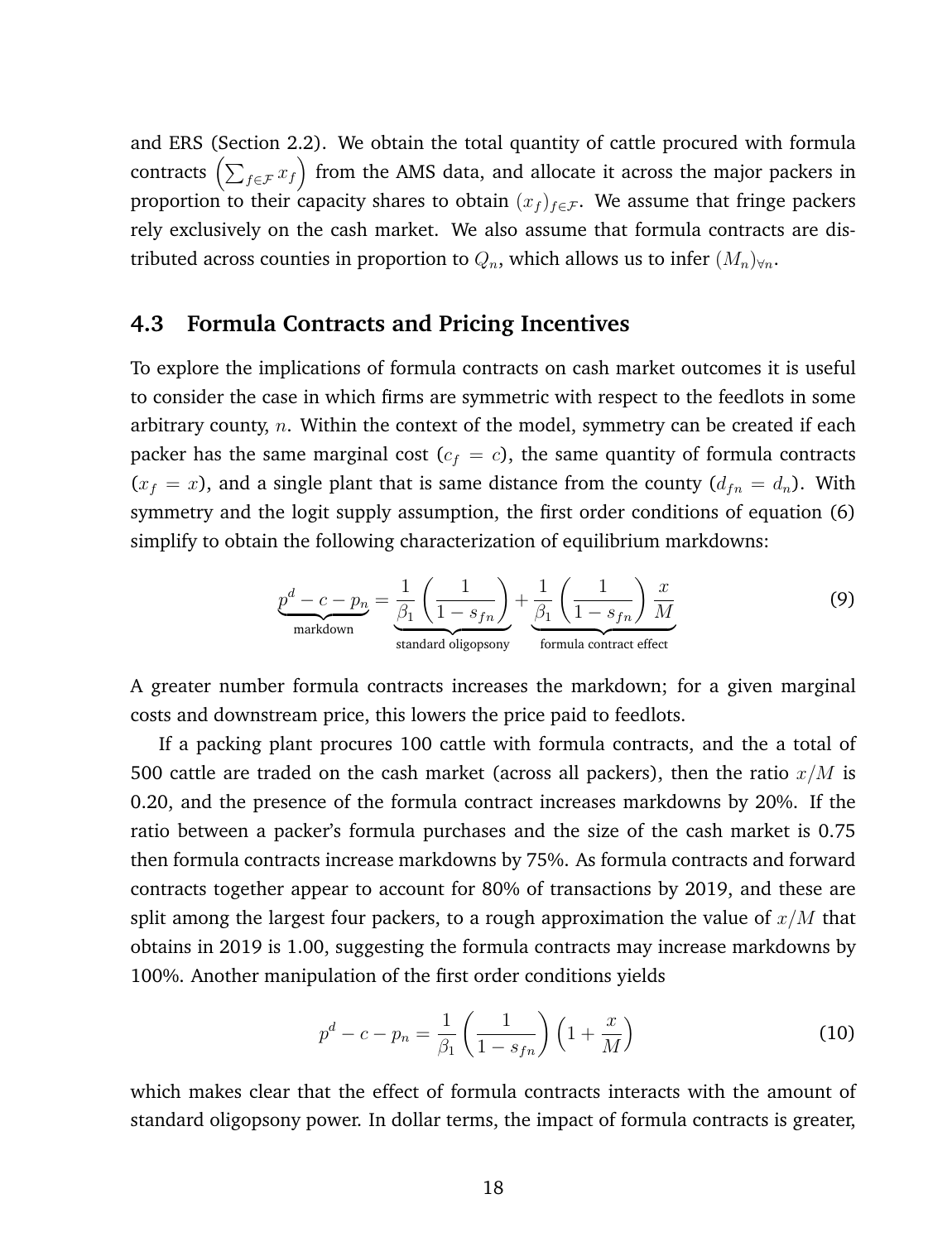the greater is the markdown that would arise without formula contracts. Thus, formula contracts may be have substantial consequences for the terms of trade in some settings but (at least in dollar terms) not in other settings.

## **4.4 Long-Term Implications**

We have maintained the assumption that the downstream price of boxed beef is determined by an inverse demand schedule and the (fixed) supply of cattle. Thus, we assume that packers have no ability to exercise downstream market power, and that the prices that packers pay for cattle have no direct bearing on downstream prices. It is possible that these are reasonable approximations in the short run. However, in the long run, the supply of cattle adjusts with the price of fed cattle. If packers are able to exercise greater buyer power, and therefore lower the price of fed cattle, then the incentive to supply fed cattle diminishes. This creates a long run connection between the upstream and downstream markets. If fewer cattle are produced, the packers must sell less boxed beef and, all else equal, this raises downstream prices. Therefore, it is possible that formula contracts may increase the packer spread from both sides in the long run, raising the price of boxed beef and lowering the price of fed cattle. Empirically quantifying this connection is likely to be beyond the scope of the research project.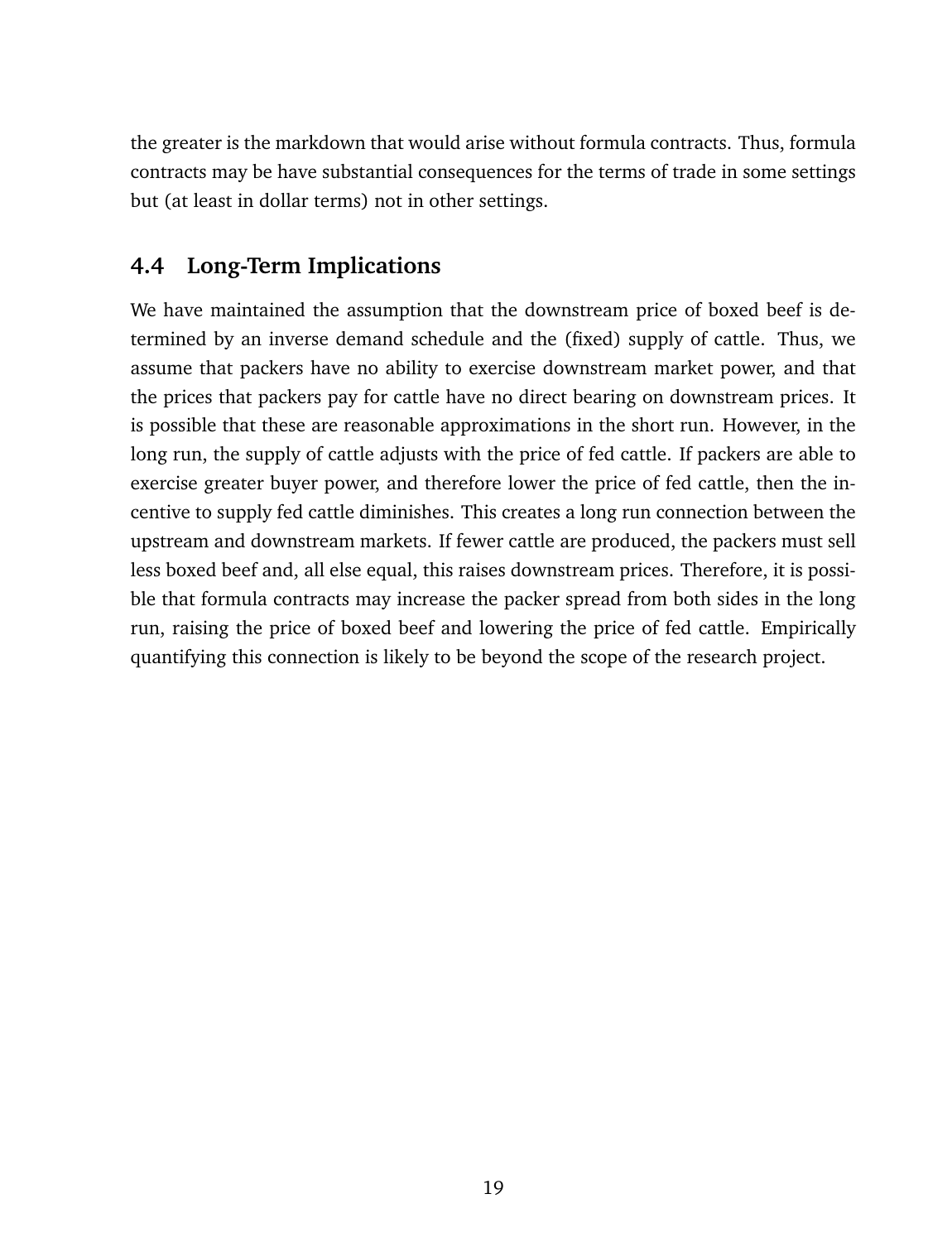## **References**

- CAPPS, O., H. A. LOVE, G. W. WILLIAMS, AND W. L. ADAMS (1999): "Examining Packer Choice of Slaughter Cattle Procurement and Pricing Methods," *Agricultural and Resource Economics Review*, 28, 11–25.
- COASE, R. (1972): "Durability and Monopoly," *Journal of Law and Economics*, 15, 143– 149.
- MACDONALD, J. M. (2006): "Agricultural Contracting, Competition, and Antitrust," *American Journal of Agricultural Economics*, 88, 1244–1250.
- MACDONALD, J. M. AND W. D. MCBRIDE (2009): "The Transformation of U.S. Livestock Agriculture: Scale, Efficiency, and Risks," U.S. Department of Agriculture, Economic Research Service, EIB-43.
- MACDONALD, J. M., M. E. OLLINGER, K. E. NELSON, AND C. R. HANDY (2000): "Consolidation in U.S. Meatpacking," Food and Rural Economics Division,Economic Research Service, U.S. Department of Agriculture. Agricultural EconomicReport No. 785.
- MAHENC, P. AND F. SALANIE (2004): "Softening Competition Through Forward Trading," *Journal of Economic Theory*, 116, 282–293.
- MATHEWS, JR., K. H., W. BRORSEN, W. F. HAHN, C. ARNADE, AND E. DOHLMAN (2015): "Mandatory Price Reporting, Market Efficiency, and Price Discovery in Livestock Markets," LDPM-15401, U.S. Department of Agriculture, Economic Research Service.
- MORRISON PAUL, C. J. (2001a): "Cost Economies and Market Power: The Case of the U.S. Meat Packing Industry," *Review of Economics and Statistics*, 83, 531–540.

——— (2001b): "Market and Cost Structure in the U.S. Beef Packing Industry: A Plant-Level Analysis," *Americal Journal of Agricultural Economics*, 83, 64–76.

PERRY, J., J. MACDONALD, K. NELSO, W. HAHN, C. ARNADE, AND G. PLATO (2005): "Did the Mandatory Requirement Aid the Market? Impact of the Livestock Mandatory Reporting Act," LDPM-12501, U.S. Department of Agriculture, Economic Research Service.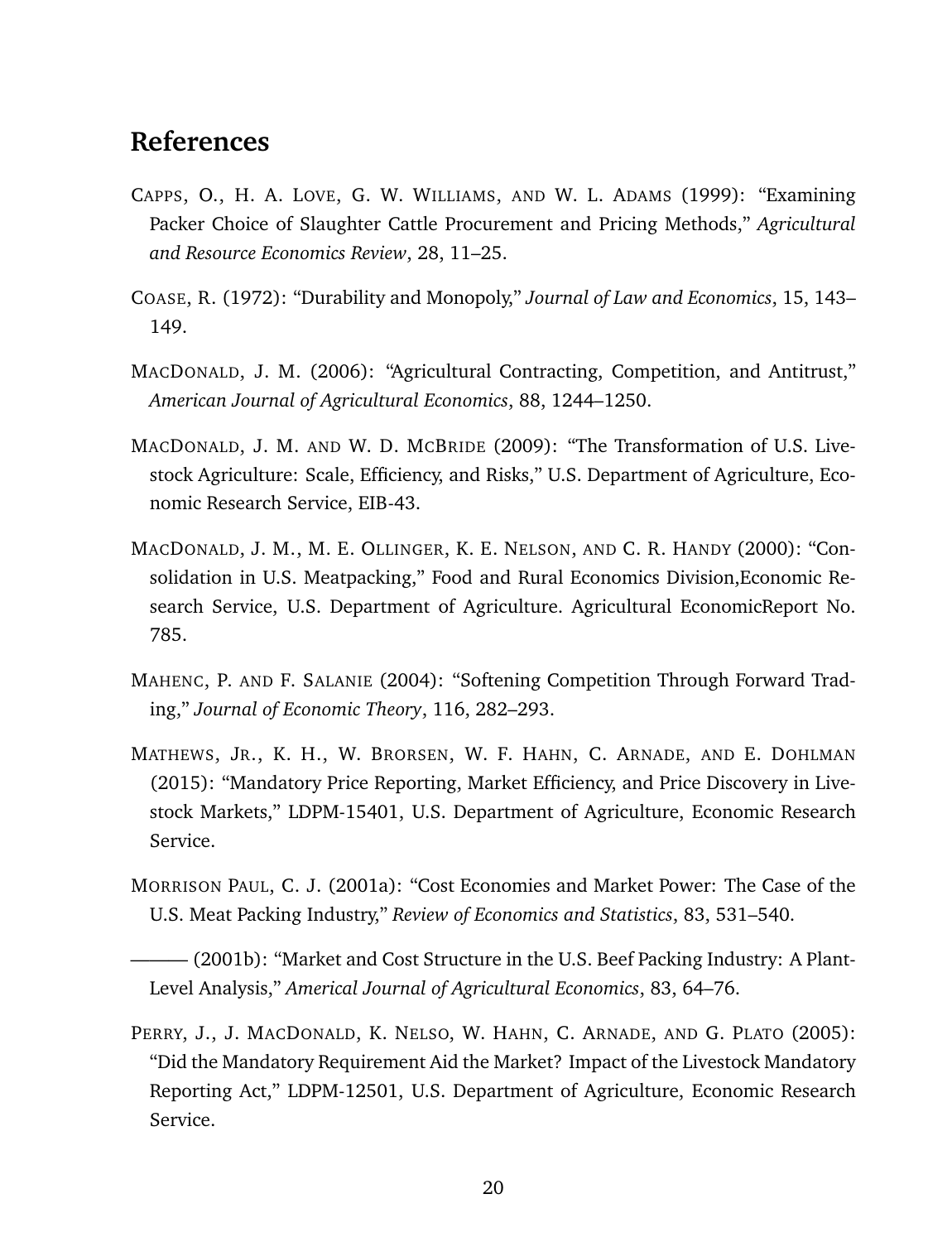- PUDENZ, C. C. AND L. L. SCHULZ (2022): "Multi-plant Coordination in the US Beef Packing Industry," Working Paper.
- ROSEN, S., K. M. MURPHY, AND J. A. SCHEINKMAN (1994): "Cattle Cycles," *Journal of Political Economy*, 102, 468–492.
- RTI INTERNATIONAL (2007): "GIPSA Livestock and Meat Marketing Study. Volume 3: Fed Cattle and Beef Industries," Study prepared for Grain, Inpection, Packers and Stockyards Administration, U.S. Department of Agriculture.
- TAYLOR, C. R. (2008): "Buyer Power Litigation in Agriculture: *Pickett v. Tyson Fresh Meats, Inc.*" *The Antitrust Bulletin*, 53, 455–474.
- USDA (2014): "Investigation of Beef Packers' Use of Alternative Marketing Arrangements," https://www.r-calfusa.com/wp-content/uploads/2020/07/ 200721-2014-GIPSA-Investigation-of-Cattle-Market.pdf.
- XIA, T. AND R. J. SEXTON (2004): "The Competitive Implications of Top-of-the-Market and Related Contract-Pricing Clauses," *American Journal of Agricultural Economics*, 86, 124–138.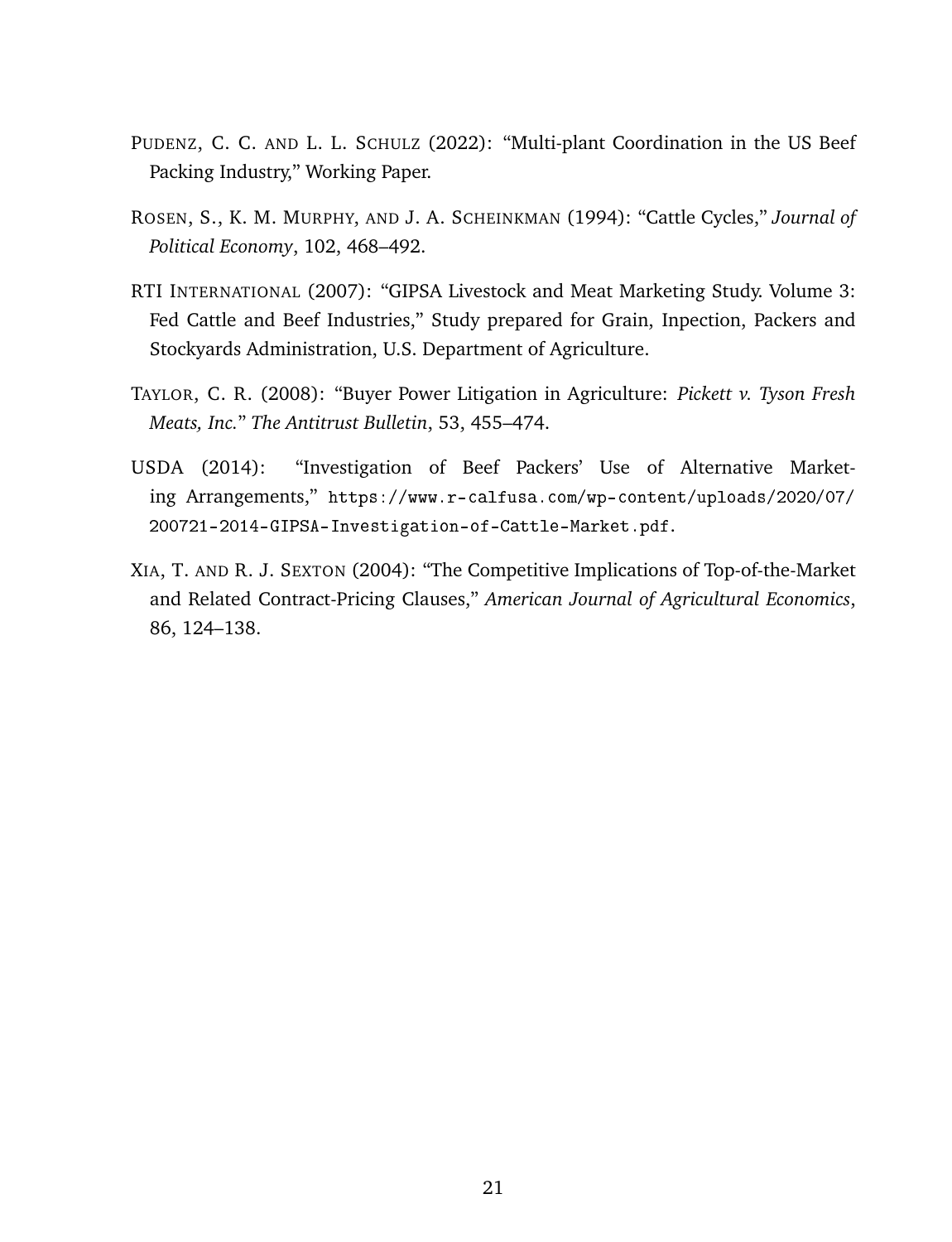# **Appendix Materials**

## **A Data and Estimation Details**

### **A.1 Data**

As described in Section 2.2, we obtain information about the quantity of fed cattle produced in each county from the Census of Agriculture. The census provides snapshots at five-year intervals. To approximate quantities in the intervening years, we use linear interpolation, adjusted to better match the time-series of national-level quantity as reported in ERS data. We detail the process here. The steps are as follows:

- 1. Starting with the Census of Agriculture for 2002, 2007, 2012, and 2017, we linearly interpolate the quantity of fed cattle produced in each county across years. For 2018 and 2019, we use the 2017 data. The creates initial estimates for each county over 2002-2019.
- 2. We compare the total fed cattle reported in the Census of Agriculture for 2002, 2007, 2012, and 2017 (summing across counties) to the total slaughter quantity reported by the ERS for the same years (summing across month). The ERS quantities are somewhat higher because they include imported fed cattle from Canada and Mexico as well as "packer-owned" cattle for which a transaction between a feedlot and a packer does not exist. <sup>27</sup>
- 3. We linearly interpolate the gap between total Census of Agriculture quantity and total ERS quantity across years. This creates time-series with estimates for the annual amount of imported cattle and packer-owned cattle. We subtract this gap from the total ERS quantities to obtain an estimate of the total quantity of fed cattle purchased from feedlots in the United States. This is a time-series with annual observations; it aligns exactly with the total quantities in the Census of Agriculture in the years 2002, 2007, 2012, and 2017.
- 4. We adjust the initial county-level estimates from Step 1 by applying a multiplicative factor such that the county-level estimates, summed, equal the total quantities obtained in Step 3.

 $^{27}$ USDA (2014) reports that packer-owned cattle accounted for 7.5% of the cattle slaughtered, in data spanning January 2001-June 2010.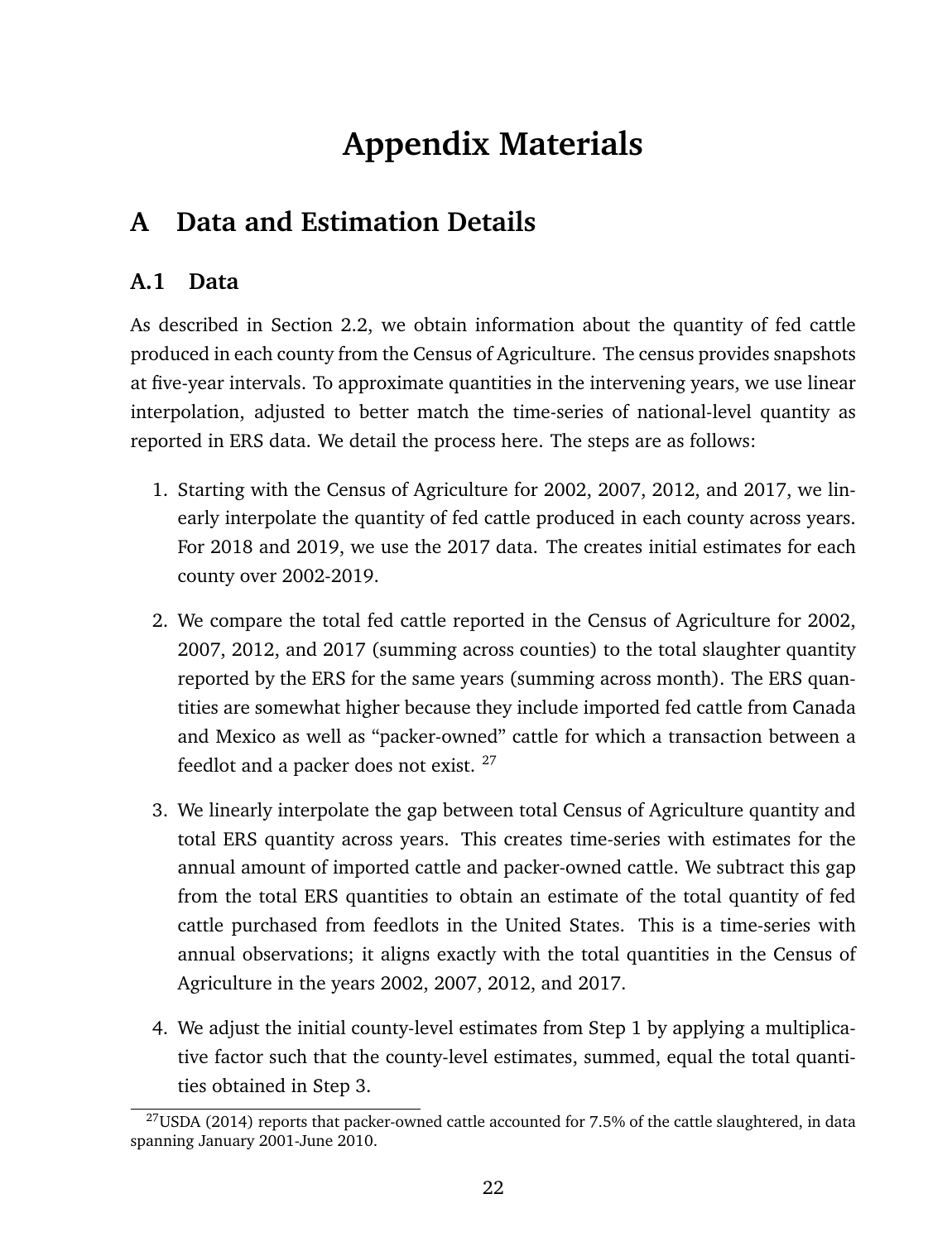A related issue is that AMS data obtained by the USDA from mandatory reporting covers does not include the purchases of the smaller packing plants. We apply a multiplicative factor to the region-year observations on purchase quantities so that (when summed across regions) they align with our calculations from Step 3 above.

## **B Additional Figures and Tables**



Figure B.1: Location of Fed Cattle by County, 2017

Notes: Counties that contribute to fed cattle sales are marked with orange circles; the sizes of the circles represent the quantity of sales. Data are from the 2017 Census of Agriculture.